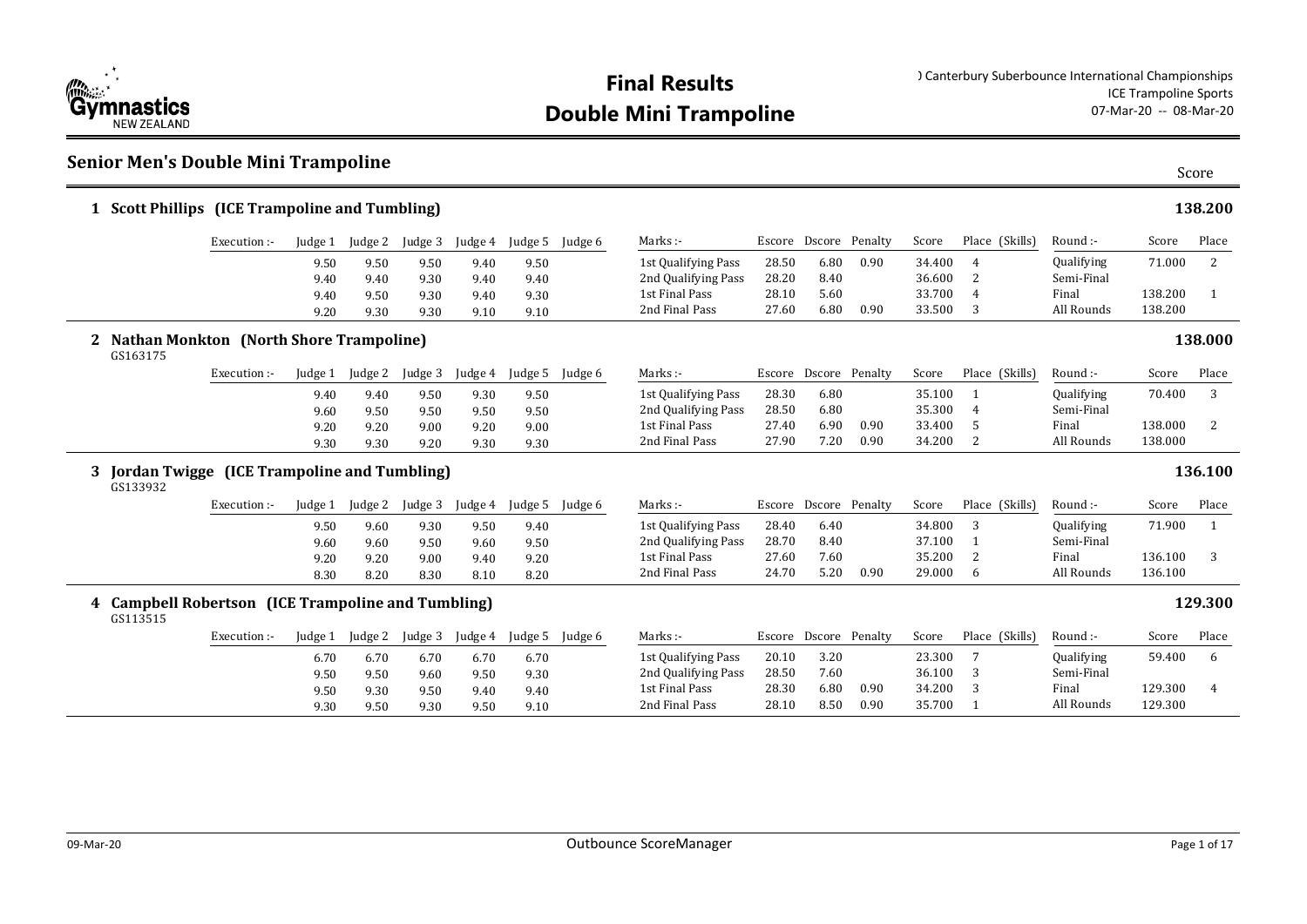

### **Senior Men's Double Mini Trampoline** Score

| Lachlan Smith (North Shore Trampoline)<br>5.<br>GS105095     |                 |              |              |              |              |                  |         |                                            |                |                       |                                      |                  |         |                 |                          |                    | 127.500 |
|--------------------------------------------------------------|-----------------|--------------|--------------|--------------|--------------|------------------|---------|--------------------------------------------|----------------|-----------------------|--------------------------------------|------------------|---------|-----------------|--------------------------|--------------------|---------|
|                                                              | Execution:-     | Judge 1      | Judge 2      | Judge 3      | Judge 4      | Judge 5          | Judge 6 | Marks :-                                   | Escore         | Dscore Penalty        |                                      | Score            |         | Place (Skills)  | Round :-                 | Score              | Place   |
|                                                              |                 | 9.10<br>9.20 | 9.20<br>9.20 | 9.20<br>9.00 | 9.40<br>9.10 | 9.40<br>9.20     |         | 1st Qualifying Pass<br>2nd Qualifying Pass | 27.80<br>27.50 | 7.60<br>6.80          | 0.30<br>1.20                         | 35.100<br>33.100 | 2<br>5  |                 | Qualifying<br>Semi-Final | 68.200             | 4       |
|                                                              |                 | 9.40<br>6.90 | 9.50<br>6.80 | 9.50<br>6.90 | 9.30<br>6.90 | 9.40<br>6.80     |         | 1st Final Pass<br>2nd Final Pass           | 28.30<br>20.60 | 7.60<br>2.80          |                                      | 35.900<br>23.400 | 7       |                 | Final<br>All Rounds      | 127.500<br>127.500 | 5       |
| 6 Sam Hall (Christchurch School of Gymnastics)               |                 |              |              |              |              |                  |         |                                            |                |                       |                                      |                  |         |                 |                          |                    | 118.000 |
|                                                              | Execution :-    | Judge 1      | Judge 2      | Judge 3      | Judge 4      | Judge 5          | Judge 6 | Marks :-                                   |                | Escore Dscore Penalty |                                      | Score            |         | Place (Skills)  | Round :-                 | Score              | Place   |
|                                                              |                 | 8.30<br>6.70 | 8.30<br>6.70 | 8.30<br>6.70 | 8.20<br>6.70 | 8.20<br>6.60     |         | 1st Qualifying Pass<br>2nd Qualifying Pass | 24.80<br>20.10 | 7.20<br>4.00          | 1.50                                 | 30.500<br>24.100 | 6       |                 | Qualifying<br>Semi-Final | 54.600             | 7       |
|                                                              |                 | 9.20<br>9.10 | 9.00<br>9.00 | 9.30<br>9.00 | 9.50<br>9.10 | 9.20<br>9.00     |         | 1st Final Pass<br>2nd Final Pass           | 27.70<br>27.10 | 3.60<br>6.80          | 0.90<br>0.90                         | 30.400<br>33.000 | 6<br>4  |                 | Final<br>All Rounds      | 118.000<br>118.000 | 6       |
| Alex Withers (Christchurch School of Gymnastics)<br>GS197698 |                 |              |              |              |              |                  |         |                                            |                |                       |                                      |                  |         |                 |                          |                    | 97.500  |
|                                                              | Execution:-     | Judge 1      | Judge 2      | Judge 3      | Judge 4      | Judge 5          | Judge 6 | Marks :-                                   |                | Escore Dscore Penalty |                                      | Score            |         | Place (Skills)  | Round :-                 | Score              | Place   |
|                                                              |                 | 9.20<br>9.30 | 9.30<br>9.40 | 9.10<br>9.20 | 9.30<br>9.20 | 9.40<br>9.10     |         | 1st Qualifying Pass<br>2nd Qualifying Pass | 27.80<br>27.70 | 6.00<br>6.00          | 0.90                                 | 33.800<br>32.800 | -5<br>6 |                 | Qualifying<br>Semi-Final | 66.600             | 5       |
|                                                              |                 | 0.00<br>9.20 | 0.00<br>9.00 | 0.00<br>9.10 | 0.00<br>9.20 | 0.00<br>9.00     |         | 1st Final Pass<br>2nd Final Pass           | 0.00<br>27.30  | 0.00<br>3.60          |                                      | 0.000<br>30.900  | 7<br>-5 | (0)             | Final<br>All Rounds      | 97.500<br>97.500   | 7       |
| <b>Judging Panels:</b><br>Qualifying Round<br>Chair of Panel | Ken Olley (ICE) |              |              |              |              | Semi-Final Round |         |                                            |                |                       | <b>Final Round</b><br>Chair of Panel |                  |         | Ken Olley (ICE) |                          |                    |         |

| Chair of Panel           | Ken Olley (ICE)            |
|--------------------------|----------------------------|
| Execution Judge 1        | Janet Blind (North Shore)  |
| <b>Execution Judge 2</b> | Kaye Hayes (CSG)           |
| Execution Judge 3        | Jessica Thompson (Dunedin) |
| Execution Judge 4        | Norma Merrick (Olympia)    |
| <b>Execution Judge 5</b> | Jodie Alley (North Shore)  |
| Difficulty Judge         | Vicki Humphreys (ICE)      |
| Ass. Difficulty Judge    | Megan Merrick (Olympia)    |
|                          |                            |

Execution Judge 1 Janet Blind (North Shore) Execution Judge 2 Kaye Hayes (CSG) Execution Judge 3 Jessica Thompson (Dunedin) Execution Judge 4 Norma Merrick (Olympia) Execution Judge 5 Jodie Alley (North Shore) Difficulty Judge Vicki Humphreys (ICE) Ass. Difficulty Judge Megan Merrick (Olympia)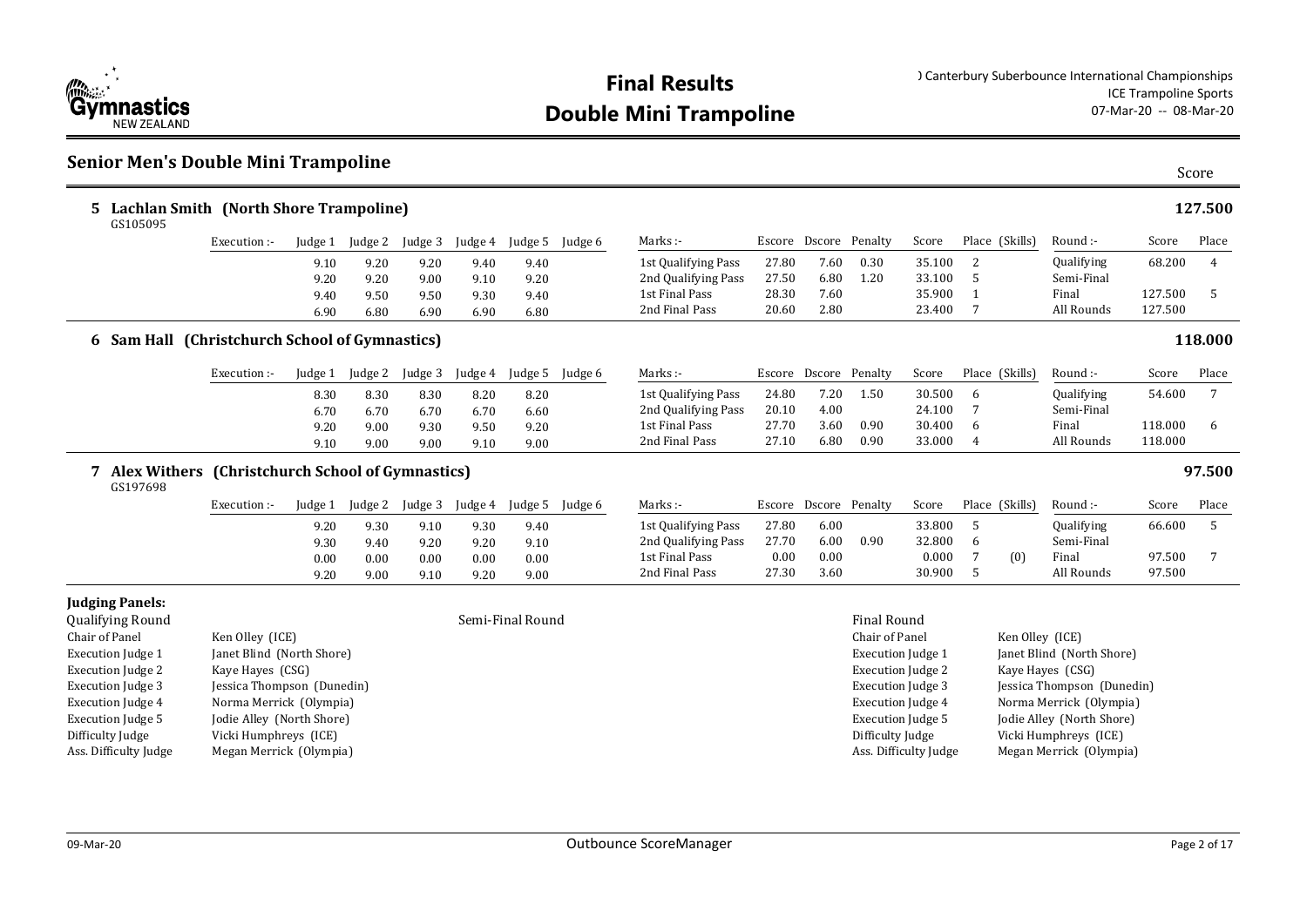

#### **Senior Women's Double Mini Trampoline**

| GS535732                            |                                               |         |         | Braida Thomas (ICE Trampoline and Tumbling) |         |                  |                 |                     |       |                       |                    |        |                |                   |         | 136.600          |
|-------------------------------------|-----------------------------------------------|---------|---------|---------------------------------------------|---------|------------------|-----------------|---------------------|-------|-----------------------|--------------------|--------|----------------|-------------------|---------|------------------|
|                                     | Execution :-                                  | Judge 1 | Judge 2 | Judge 3                                     | Judge 4 | Judge 5          | Judge 6         | Marks :-            |       | Escore Dscore Penalty |                    | Score  | Place (Skills) | Round :-          | Score   | Place            |
|                                     |                                               | 9.50    | 9.50    | 9.60                                        | 9.60    | 9.50             |                 | 1st Qualifying Pass | 28.60 | 6.40                  |                    | 35.000 |                | <b>Qualifying</b> | 68.200  |                  |
|                                     |                                               | 9.50    | 9.50    | 9.50                                        | 9.50    | 9.40             |                 | 2nd Qualifying Pass | 28.50 | 5.60                  | 0.90               | 33.200 |                | Semi-Final        |         |                  |
|                                     |                                               | 9.30    | 9.40    | 9.30                                        | 9.30    | 9.20             |                 | 1st Final Pass      | 27.90 | 6.80                  | 0.30               | 34.400 |                | Final             | 68.400  |                  |
|                                     |                                               | 9.60    | 9.60    | 9.60                                        | 9.60    | 9.40             |                 | 2nd Final Pass      | 28.80 | 5.20                  |                    | 34.000 |                | All Rounds        | 136.600 |                  |
| 2 Brooke Teear<br>GS218400          | (ICE Trampoline and Tumbling)<br>Execution :- | Judge 1 | Judge 2 | Judge 3                                     | Judge 4 |                  | Judge 5 Judge 6 | Marks :-            |       | Escore Dscore Penalty |                    | Score  | Place (Skills) | Round :-          | Score   | 114.100<br>Place |
|                                     |                                               | 9.40    | 9.30    | 9.30                                        | 9.40    | 9.30             |                 | 1st Qualifying Pass | 28.00 | 6.40                  | 0.90               | 33.500 | -2             | Qualifying        | 56.000  | 2                |
|                                     |                                               | 6.70    | 6.70    | 6.70                                        | 6.60    | 6.70             |                 | 2nd Qualifying Pass | 20.10 | 2.40                  |                    | 22.500 |                | Semi-Final        |         |                  |
|                                     |                                               | 9.40    | 9.30    | 9.30                                        | 9.20    | 9.30             |                 | 1st Final Pass      | 27.90 | 6.80                  |                    | 34.700 |                | Final             | 114.100 |                  |
|                                     |                                               | 6.60    | 6.60    | 6.60                                        | 6.60    | 6.60             |                 | 2nd Final Pass      | 19.80 | 3.60                  |                    | 23.400 | 2              | All Rounds        | 114.100 |                  |
| Judging Panels:<br>Qualifying Round |                                               |         |         |                                             |         | Semi-Final Round |                 |                     |       |                       | <b>Final Round</b> |        |                |                   |         |                  |

| Chair of Panel           | Ken Olley (ICE)            |
|--------------------------|----------------------------|
| <b>Execution Judge 1</b> | Janet Blind (North Shore)  |
| <b>Execution Judge 2</b> | Kaye Hayes (CSG)           |
| <b>Execution Judge 3</b> | Jessica Thompson (Dunedin) |
| <b>Execution Judge 4</b> | Norma Merrick (Olympia)    |
| <b>Execution Judge 5</b> | Jodie Alley (North Shore)  |
| Difficulty Judge         | Vicki Humphreys (ICE)      |
| Ass. Difficulty Judge    | Megan Merrick (Olympia)    |
|                          |                            |

#### Chair of Panel Ken Olley (ICE) Execution Judge 1 Janet Blind (North Shore) Execution Judge 2 Kaye Hayes (CSG) Execution Judge 3 Jessica Thompson (Dunedin) Execution Judge 4 Norma Merrick (Olympia) Execution Judge 5 Jodie Alley (North Shore) Difficulty Judge Vicki Humphreys (ICE) Ass. Difficulty Judge Megan Merrick (Olympia)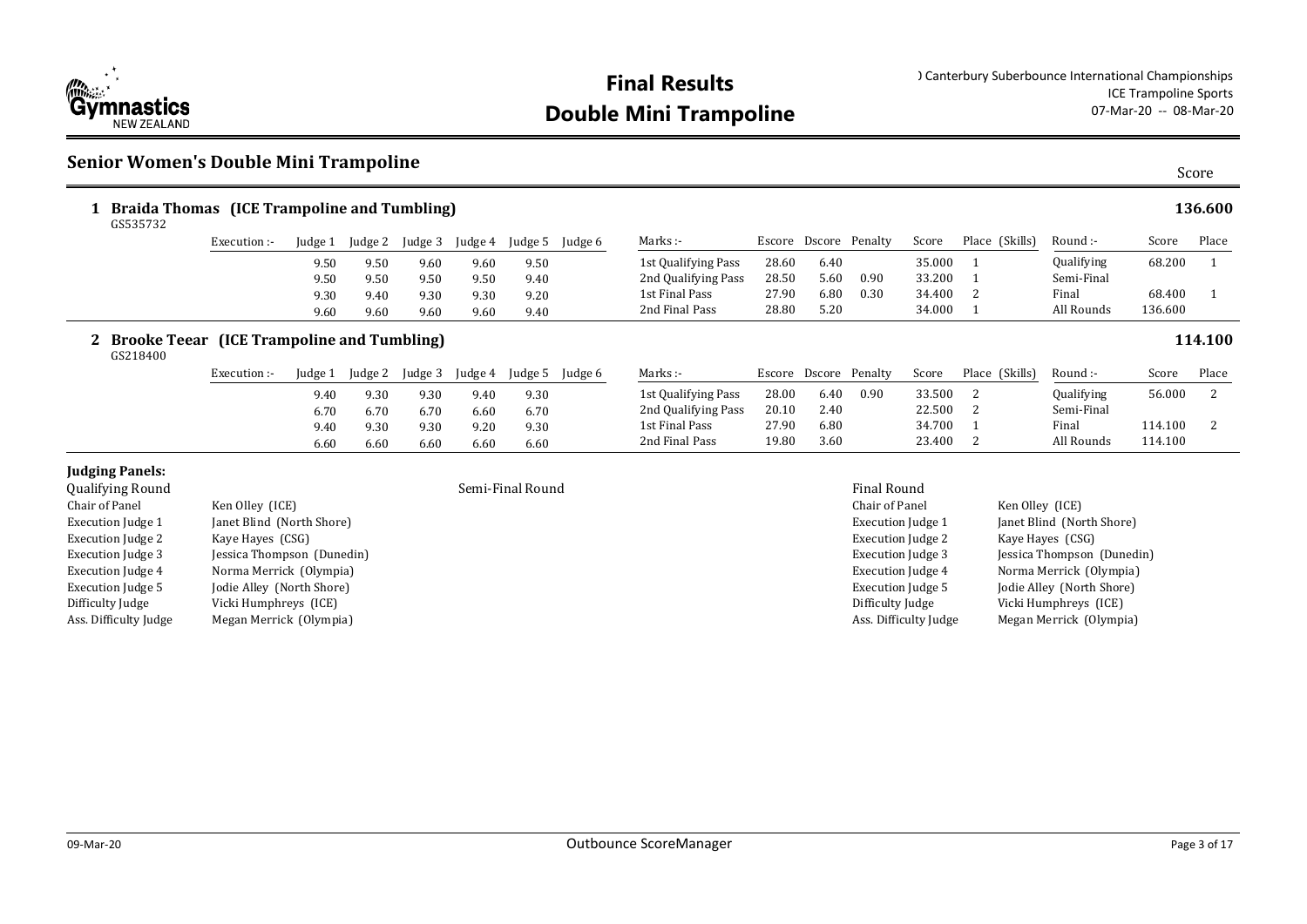

### **Junior Men's Double Mini Trampoline**

|                | 1 Brodie Miller (North Shore Trampoline)<br>GS174334              |              |         |         |         |         |         |         |                     |        |                       |      |        |                |            |         | 132.500      |
|----------------|-------------------------------------------------------------------|--------------|---------|---------|---------|---------|---------|---------|---------------------|--------|-----------------------|------|--------|----------------|------------|---------|--------------|
|                |                                                                   | Execution:-  | Judge 1 | Judge 2 | Judge 3 | Judge 4 | Judge 5 | Judge 6 | Marks:-             |        | Escore Dscore Penalty |      | Score  | Place (Skills) | Round :-   | Score   | Place        |
|                |                                                                   |              | 9.60    | 9.50    | 9.60    | 9.30    | 9.50    |         | 1st Qualifying Pass | 28.60  | 5.60                  |      | 34.200 |                | Qualifying | 67.600  | 2            |
|                |                                                                   |              | 9.50    | 9.50    | 9.70    | 9.40    | 9.70    |         | 2nd Qualifying Pass | 28.70  | 5.60                  | 0.90 | 33.400 | 2              | Semi-Final |         |              |
|                |                                                                   |              | 9.50    | 9.50    | 9.50    | 9.40    | 9.50    |         | 1st Final Pass      | 28.50  | 4.40                  | 0.30 | 32.600 | 2              | Final      | 132.500 | 1            |
|                |                                                                   |              | 9.70    | 9.70    | 9.70    | 9.50    | 9.60    |         | 2nd Final Pass      | 29.00  | 3.30                  |      | 32.300 | 2              | All Rounds | 132.500 |              |
| $\mathbf{2}^-$ | Lachie Kirk (Ricochet Trampoline)<br>GS298361                     |              |         |         |         |         |         |         |                     |        |                       |      |        |                |            |         | 132.000      |
|                |                                                                   | Execution :- | Judge 1 | Judge 2 | Judge 3 | Judge 4 | Judge 5 | Judge 6 | Marks:-             |        | Escore Dscore Penalty |      | Score  | Place (Skills) | Round :-   | Score   | Place        |
|                |                                                                   |              | 9.20    | 9.20    | 9.00    | 9.30    | 8.80    |         | 1st Qualifying Pass | 27.40  | 6.80                  | 0.30 | 33.900 | 3              | Qualifying | 68.400  | $\mathbf{1}$ |
|                |                                                                   |              | 9.30    | 9.40    | 9.30    | 9.40    | 9.50    |         | 2nd Qualifying Pass | 28.10  | 6.40                  |      | 34.500 |                | Semi-Final |         |              |
|                |                                                                   |              | 9.20    | 9.20    | 9.20    | 9.50    | 9.20    |         | 1st Final Pass      | 27.60  | 6.00                  | 1.20 | 32.400 | 3              | Final      | 132.000 | 2            |
|                |                                                                   |              | 9.00    | 8.90    | 8.90    | 9.20    | 8.80    |         | 2nd Final Pass      | 26.80  | 5.60                  | 1.20 | 31.200 | 4              | All Rounds | 132.000 |              |
| 3              | <b>Jack West</b> (Hamilton City)<br>GS227343                      |              |         |         |         |         |         |         |                     |        |                       |      |        |                |            |         | 127.000      |
|                |                                                                   | Execution:-  | Judge 1 | Judge 2 | Judge 3 | Judge 4 | Judge 5 | Judge 6 | Marks:-             | Escore | Dscore Penalty        |      | Score  | Place (Skills) | Round :-   | Score   | Place        |
|                |                                                                   |              | 9.60    | 9.60    | 9.40    | 9.50    | 9.50    |         | 1st Qualifying Pass | 28.60  | 3.00                  |      | 31.600 | 8              | Qualifying | 63.800  | 6            |
|                |                                                                   |              | 9.50    | 9.60    | 9.50    | 9.30    | 9.50    |         | 2nd Qualifying Pass | 28.50  | 3.70                  |      | 32.200 | .5             | Semi-Final |         |              |
|                |                                                                   |              | 9.20    | 9.40    | 9.30    | 9.30    | 9.30    |         | 1st Final Pass      | 27.90  | 3.70                  |      | 31.600 | 5              | Final      | 127.000 | 3            |
|                |                                                                   |              | 9.50    | 9.50    | 9.50    | 9.40    | 9.50    |         | 2nd Final Pass      | 28.50  | 3.10                  |      | 31.600 | 3              | All Rounds | 127.000 |              |
|                | 4 Jakarta Klebert (Christchurch School of Gymnastics)<br>GS172400 |              |         |         |         |         |         |         |                     |        |                       |      |        |                |            |         | 126.400      |
|                |                                                                   | Execution:-  | Judge 1 | Judge 2 | Judge 3 | Judge 4 | Judge 5 | Judge 6 | Marks :-            |        | Escore Dscore Penalty |      | Score  | Place (Skills) | Round :-   | Score   | Place        |
|                |                                                                   |              | 9.50    | 9.40    | 9.50    | 9.40    | 9.40    |         | 1st Qualifying Pass | 28.30  | 4.10                  | 0.90 | 31.500 | 9              | Qualifying | 62.900  | 8            |
|                |                                                                   |              | 9.50    | 9.70    | 9.50    | 9.40    | 9.50    |         | 2nd Qualifying Pass | 28.50  | 3.80                  | 0.90 | 31.400 |                | Semi-Final |         |              |
|                |                                                                   |              | 9.20    | 9.00    | 9.20    | 9.30    | 9.10    |         | 1st Final Pass      | 27.50  | 4.80                  | 1.50 | 30.800 | 6              | Final      | 126.400 | 4            |
|                |                                                                   |              | 9.40    | 9.20    | 9.50    | 9.30    | 9.30    |         | 2nd Final Pass      | 28.00  | 5.60                  | 0.90 | 32.700 | $\mathbf{1}$   | All Rounds | 126.400 |              |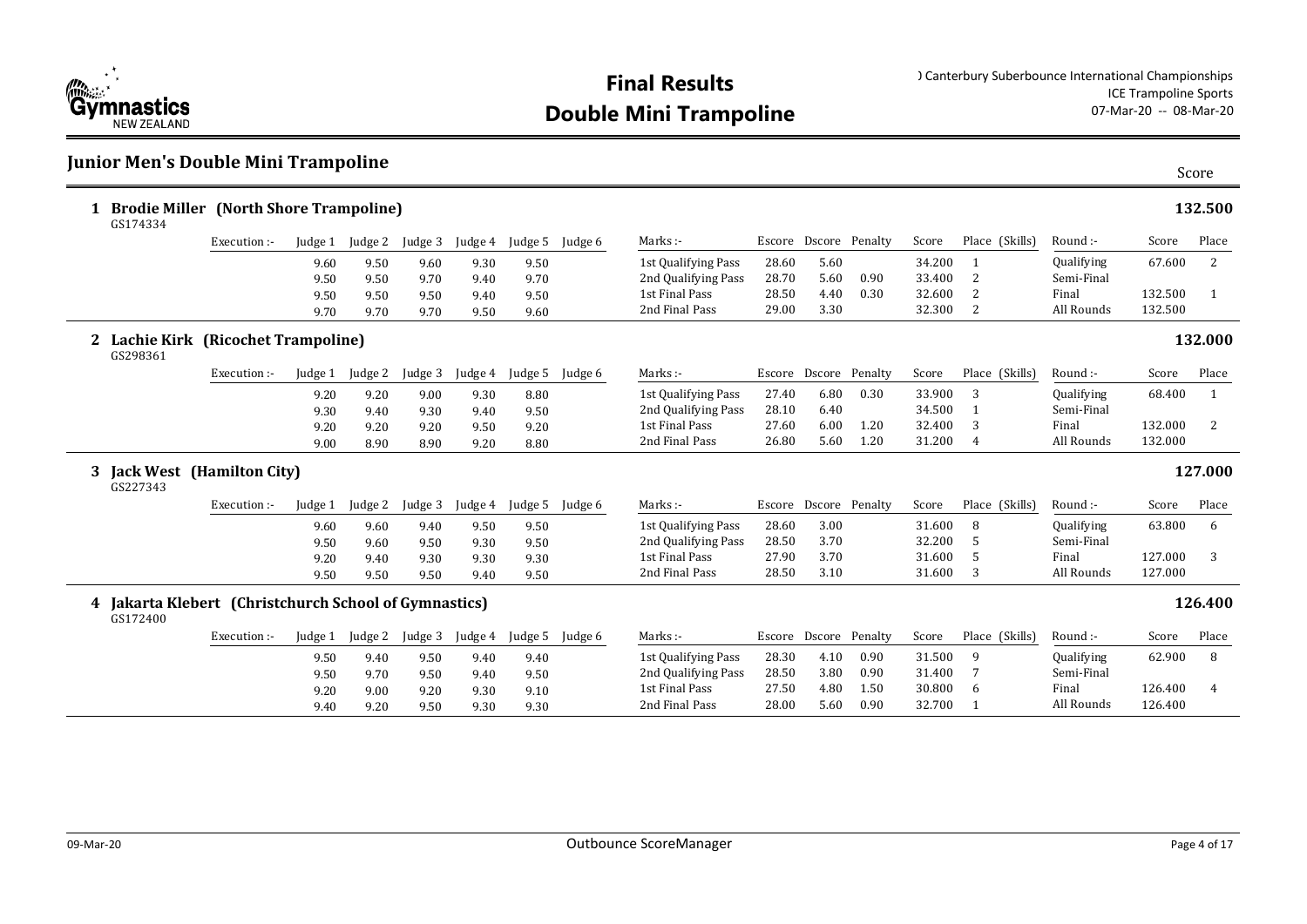

#### **Junior Men's Double Mini Trampoline**

| 5. | GS256843 | <b>Wilson Nye-Hingston (North Shore Trampoline)</b> |         |         |         |         |         |         |                     |       |                       |      |        |                |                |                   |         | 126.400         |
|----|----------|-----------------------------------------------------|---------|---------|---------|---------|---------|---------|---------------------|-------|-----------------------|------|--------|----------------|----------------|-------------------|---------|-----------------|
|    |          | Execution :-                                        | Judge 1 | Judge 2 | Judge 3 | Judge 4 | Judge 5 | Judge 6 | Marks :-            |       | Escore Dscore Penalty |      | Score  |                | Place (Skills) | Round :-          | Score   | Place           |
|    |          |                                                     | 9.10    | 9.10    | 9.00    | 9.30    | 9.00    |         | 1st Qualifying Pass | 27.20 | 5.60                  | 0.30 | 32.500 | 6              |                | Qualifying        | 63.600  | $7\overline{ }$ |
|    |          |                                                     | 8.90    | 8.90    | 9.00    | 9.10    | 8.90    |         | 2nd Qualifying Pass | 26.80 | 5.20                  | 0.90 | 31.100 | 8              |                | Semi-Final        |         |                 |
|    |          |                                                     | 8.90    | 9.00    | 9.00    | 9.10    | 9.00    |         | 1st Final Pass      | 27.00 | 5.60                  | 0.90 | 31.700 | $\overline{4}$ |                | Final             | 126.400 | 5               |
|    |          |                                                     | 9.40    | 9.30    | 9.30    | 9.40    | 9.20    |         | 2nd Final Pass      | 28.00 | 3.10                  |      | 31.100 | 5              |                | All Rounds        | 126.400 |                 |
| 6  | GS174340 | <b>Dominic Saunders (North Shore Trampoline)</b>    |         |         |         |         |         |         |                     |       |                       |      |        |                |                |                   |         | 116.000         |
|    |          | Execution :-                                        | Judge 1 | Judge 2 | Judge 3 | Judge 4 | Judge 5 | Judge 6 | Marks:-             |       | Escore Dscore Penalty |      | Score  |                | Place (Skills) | Round :-          | Score   | Place           |
|    |          |                                                     | 9.30    | 9.10    | 9.20    | 9.20    | 9.40    |         | 1st Qualifying Pass | 27.70 | 5.60                  | 0.90 | 32.400 | 7              |                | Qualifying        | 65.400  | 5               |
|    |          |                                                     | 9.10    | 9.10    | 9.30    | 9.00    | 9.20    |         | 2nd Qualifying Pass | 27.40 | 5.60                  |      | 33.000 | $\overline{4}$ |                | Semi-Final        |         |                 |
|    |          |                                                     | 6.60    | 6.60    | 6.60    | 6.70    | 6.60    |         | 1st Final Pass      | 19.80 | 2.00                  |      | 21.800 | 7              |                | Final             | 116.000 | 6               |
|    |          |                                                     | 9.10    | 9.10    | 8.90    | 8.90    | 9.00    |         | 2nd Final Pass      | 27.00 | 3.30                  | 1.50 | 28.800 | 6              |                | All Rounds        | 116.000 |                 |
|    | GS216658 | 7 Mitchell Uncovich (Counties Manukau)              |         |         |         |         |         |         |                     |       |                       |      |        |                |                |                   |         | 100.800         |
|    |          | Execution :-                                        | Judge 1 | Judge 2 | Judge 3 | Judge 4 | Judge 5 | Judge 6 | Marks :-            |       | Escore Dscore Penalty |      | Score  |                | Place (Skills) | Round :-          | Score   | Place           |
|    |          |                                                     | 9.10    | 9.20    | 9.10    | 9.30    | 9.30    |         | 1st Qualifying Pass | 27.60 | 6.40                  | 0.90 | 33.100 | 5              |                | Qualifying        | 66.400  | 3               |
|    |          |                                                     | 9.10    | 9.10    | 9.00    | 9.10    | 9.00    |         | 2nd Qualifying Pass | 27.20 | 6.40                  | 0.30 | 33.300 | 3              |                | Semi-Final        |         |                 |
|    |          |                                                     | 9.20    | 9.30    | 9.20    | 9.40    | 9.40    |         | 1st Final Pass      | 27.90 | 6.80                  | 0.30 | 34.400 | -1             |                | Final             | 100.800 | $7\phantom{.0}$ |
|    |          |                                                     | 0.00    | 0.00    | 0.00    | 0.00    | 0.00    |         | 2nd Final Pass      | 0.00  | 0.00                  |      | 0.000  | $\overline{7}$ |                | All Rounds        | 100.800 |                 |
|    | GS215037 | 8 Corentin Manti (Dunedin Trampoline)               |         |         |         |         |         |         |                     |       |                       |      |        |                |                |                   |         | 65.900          |
|    |          | Execution :-                                        | Judge 1 | Judge 2 | Judge 3 | Judge 4 | Judge 5 | Judge 6 | Marks :-            |       | Escore Dscore Penalty |      | Score  |                | Place (Skills) | Round :-          | Score   | Place           |
|    |          |                                                     | 9.40    | 9.40    | 9.50    | 9.40    | 9.50    |         | 1st Qualifying Pass | 28.30 | 6.00                  | 0.30 | 34.000 | 2              |                | <b>Qualifying</b> | 65.900  | 4               |
|    |          |                                                     | 8.60    | 8.40    | 8.50    | 8.40    | 8.60    |         | 2nd Qualifying Pass | 25.50 | 6.40                  |      | 31.900 | 6              |                | Semi-Final        |         |                 |
|    |          |                                                     | 0.00    | 0.00    | 0.00    | 0.00    | 0.00    |         | 1st Final Pass      | 0.00  | 0.00                  |      | 0.000  | 8              |                | Final             | 65.900  | 8               |
|    |          |                                                     | 0.00    | 0.00    | 0.00    | 0.00    | 0.00    |         | 2nd Final Pass      | 0.00  | 0.00                  |      | 0.000  | 7              | (0)            | All Rounds        | 65.900  |                 |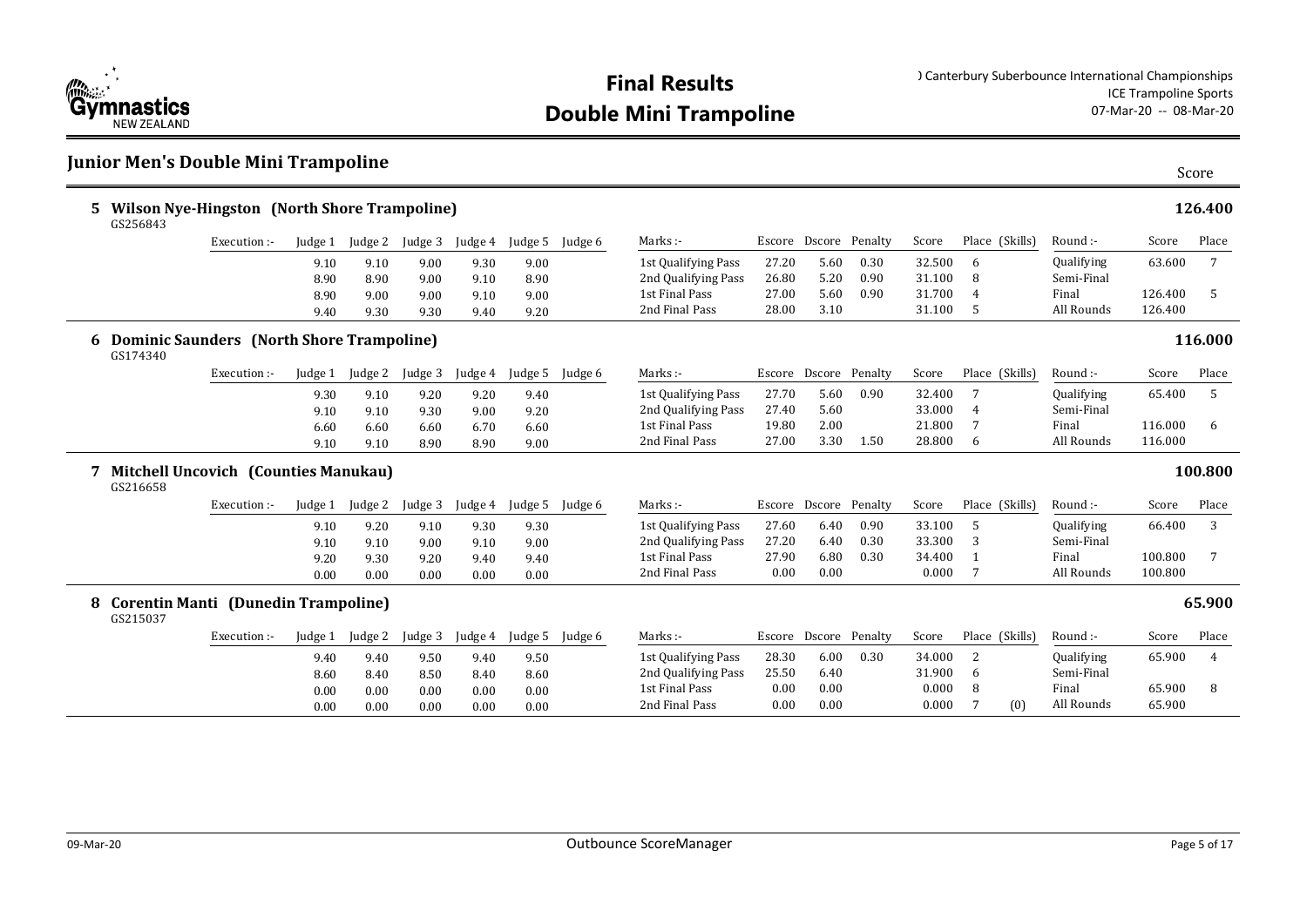

**Junior Men's Double Mini Trampoline** 

| 9 Felix Sheppard (Christchurch School of Gymnastics)                                                                                                       |                                                                                                                                                        |              |                 |                         |              |                         |         |                                                                                |                |                       |                                                                                                                                          |                  |                 |                                                                                                                                     |                  | 61.300 |
|------------------------------------------------------------------------------------------------------------------------------------------------------------|--------------------------------------------------------------------------------------------------------------------------------------------------------|--------------|-----------------|-------------------------|--------------|-------------------------|---------|--------------------------------------------------------------------------------|----------------|-----------------------|------------------------------------------------------------------------------------------------------------------------------------------|------------------|-----------------|-------------------------------------------------------------------------------------------------------------------------------------|------------------|--------|
|                                                                                                                                                            | Execution :-                                                                                                                                           |              | Judge 1 Judge 2 | Judge 3                 | Judge 4      | Judge 5                 | Judge 6 | Marks:-                                                                        |                | Escore Dscore Penalty |                                                                                                                                          | Score            | Place (Skills)  | Round :-                                                                                                                            | Score            | Place  |
|                                                                                                                                                            |                                                                                                                                                        | 9.20<br>9.00 | 9.10<br>8.90    | 9.30<br>9.10            | 9.50<br>9.20 | 9.40<br>9.00            |         | 1st Qualifying Pass<br>2nd Qualifying Pass<br>1st Final Pass<br>2nd Final Pass | 27.90<br>27.10 | 3.40<br>2.90          |                                                                                                                                          | 31.300<br>30.000 | 10<br>9         | Qualifying<br>Semi-Final<br>Final<br>All Rounds                                                                                     | 61.300<br>61.300 | 9      |
| Matthieu Rigter (ICE Trampoline and Tumbling)<br>10<br>GS275830                                                                                            |                                                                                                                                                        |              |                 |                         |              |                         |         |                                                                                |                |                       |                                                                                                                                          |                  |                 |                                                                                                                                     |                  | 56.100 |
|                                                                                                                                                            | Execution :-                                                                                                                                           | Judge 1      | Judge 2         | Judge 3                 | Judge 4      | Judge 5                 | Judge 6 | Marks :-                                                                       |                | Escore Dscore Penalty |                                                                                                                                          | Score            | Place (Skills)  | Round :-                                                                                                                            | Score            | Place  |
|                                                                                                                                                            |                                                                                                                                                        | 9.30<br>6.70 | 9.30<br>6.70    | 9.40<br>6.80            | 9.40<br>6.70 | 9.30<br>6.70            |         | 1st Qualifying Pass<br>2nd Qualifying Pass<br>1st Final Pass<br>2nd Final Pass | 28.00<br>20.10 | 5.20<br>2.80          |                                                                                                                                          | 33.200<br>22.900 | 4<br>10         | Qualifying<br>Semi-Final<br>Final<br>All Rounds                                                                                     | 56.100<br>56.100 | 10     |
| 11 Sebastian Smith (North Shore Trampoline)<br>GS193735                                                                                                    |                                                                                                                                                        |              |                 |                         |              |                         |         |                                                                                |                |                       |                                                                                                                                          | Withdrawn        |                 |                                                                                                                                     |                  | 0.000  |
|                                                                                                                                                            | Execution :-                                                                                                                                           |              |                 | Judge 1 Judge 2 Judge 3 |              | Judge 4 Judge 5 Judge 6 |         | Marks :-                                                                       |                | Escore Dscore Penalty |                                                                                                                                          | Score            | Place (Skills)  | Round :-                                                                                                                            | Score            | Place  |
|                                                                                                                                                            |                                                                                                                                                        |              |                 |                         |              |                         |         | 1st Qualifying Pass<br>2nd Qualifying Pass<br>1st Final Pass<br>2nd Final Pass | 0.00<br>0.00   | 0.00<br>0.00          |                                                                                                                                          |                  |                 | Qualifying<br>Semi-Final<br>Final<br>All Rounds                                                                                     | 0.000<br>0.000   | 11     |
| <b>Judging Panels:</b><br>Qualifying Round                                                                                                                 |                                                                                                                                                        |              |                 |                         |              | Semi-Final Round        |         |                                                                                |                |                       | <b>Final Round</b><br>Chair of Panel                                                                                                     |                  |                 |                                                                                                                                     |                  |        |
| Chair of Panel<br><b>Execution Judge 1</b><br><b>Execution Judge 2</b><br><b>Execution Judge 3</b><br><b>Execution Judge 4</b><br><b>Execution Judge 5</b> | Ken Olley (ICE)<br>Janet Blind (North Shore)<br>Kaye Hayes (CSG)<br>Jessica Thompson (Dunedin)<br>Norma Merrick (Olympia)<br>Jodie Alley (North Shore) |              |                 |                         |              |                         |         |                                                                                |                |                       | <b>Execution Judge 1</b><br><b>Execution Judge 2</b><br><b>Execution Judge 3</b><br><b>Execution Judge 4</b><br><b>Execution Judge 5</b> |                  | Ken Olley (ICE) | Janet Blind (North Shore)<br>Kaye Hayes (CSG)<br>Jessica Thompson (Dunedin)<br>Norma Merrick (Olympia)<br>Jodie Alley (North Shore) |                  |        |
| Difficulty Judge<br>Ass. Difficulty Judge                                                                                                                  | Vicki Humphreys (ICE)<br>Megan Merrick (Olympia)                                                                                                       |              |                 |                         |              |                         |         |                                                                                |                |                       | Difficulty Judge<br>Ass. Difficulty Judge                                                                                                |                  |                 | Vicki Humphreys (ICE)<br>Megan Merrick (Olympia)                                                                                    |                  |        |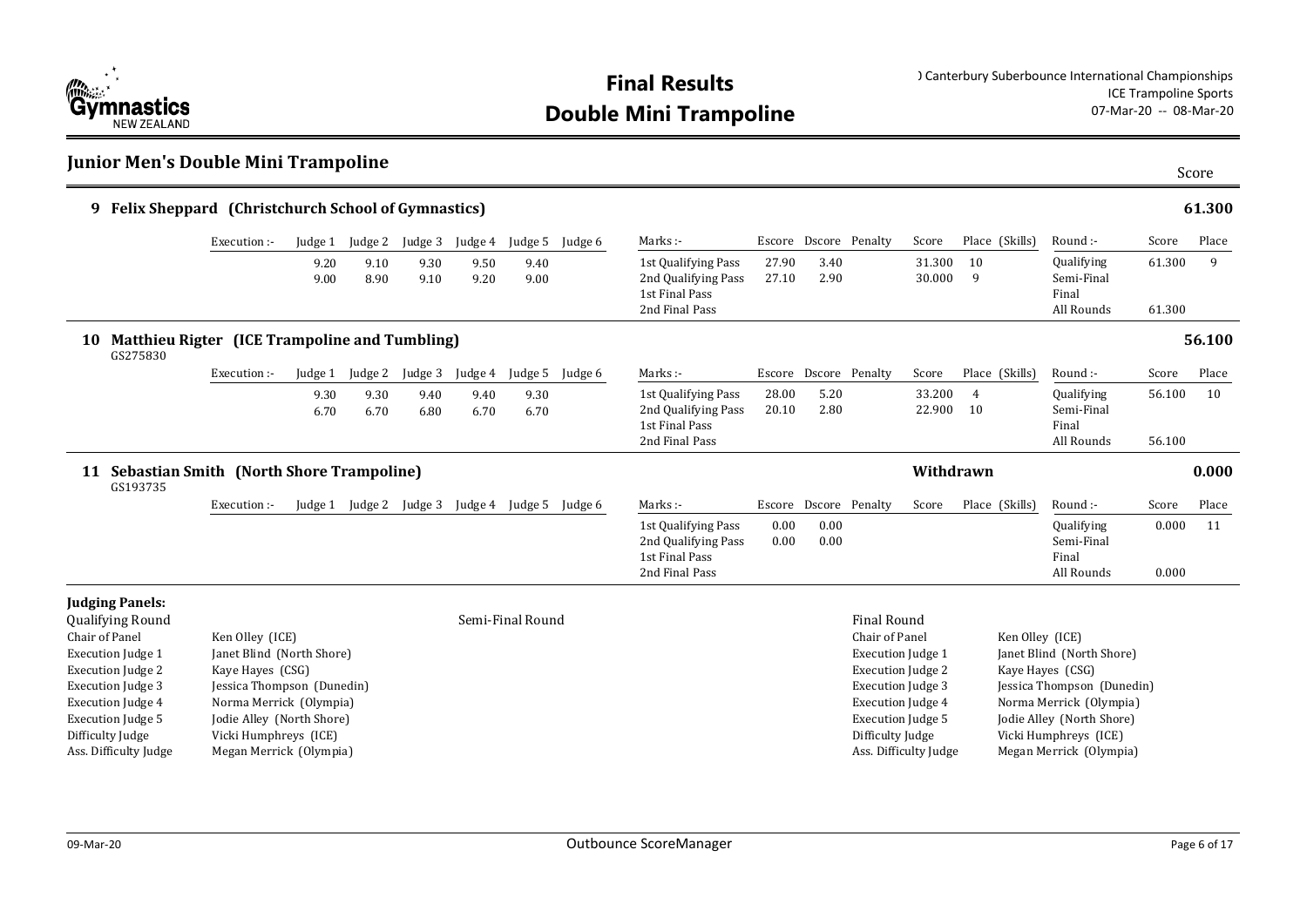

**Double Mini Trampoline** 

#### **Junior Women's Double Mini Trampoline**

|   | 1 Luisa Birkenhake (ICE Trampoline and Tumbling)<br>GS124702        |              |         |         |         |         |         |         |                     |       |                       |                       |        |                |            |         | 124.300        |
|---|---------------------------------------------------------------------|--------------|---------|---------|---------|---------|---------|---------|---------------------|-------|-----------------------|-----------------------|--------|----------------|------------|---------|----------------|
|   |                                                                     | Execution:-  | Judge 1 | Judge 2 | Judge 3 | Judge 4 | Judge 5 | Judge 6 | Marks :-            |       | Escore Dscore Penalty |                       | Score  | Place (Skills) | Round :-   | Score   | Place          |
|   |                                                                     |              | 9.20    | 9.20    | 9.10    | 9.20    | 9.10    |         | 1st Qualifying Pass | 27.50 | 3.60                  | 0.30                  | 30.800 | 2              | Qualifying | 62.200  | 2              |
|   |                                                                     |              | 9.40    | 9.40    | 9.30    | 9.30    | 9.20    |         | 2nd Qualifying Pass | 28.00 | 3.40                  |                       | 31.400 | 2              | Semi-Final |         |                |
|   |                                                                     |              | 9.50    | 9.50    | 9.50    | 9.40    | 9.40    |         | 1st Final Pass      | 28.40 | 2.90                  |                       | 31.300 | $\mathbf{1}$   | Final      | 124.300 | $\overline{1}$ |
|   |                                                                     |              | 9.30    | 9.50    | 9.30    | 9.30    | 9.10    |         | 2nd Final Pass      | 27.90 | 2.90                  |                       | 30.800 | 1              | All Rounds | 124.300 |                |
|   | 2 Deia Carson-Wolfe (Christchurch School of Gymnastics)<br>GS193062 |              |         |         |         |         |         |         |                     |       |                       |                       |        |                |            |         | 122.200        |
|   |                                                                     | Execution :- | Judge 1 | Judge 2 | Judge 3 | Judge 4 | Judge 5 | Judge 6 | Marks :-            |       |                       | Escore Dscore Penalty | Score  | Place (Skills) | Round :-   | Score   | Place          |
|   |                                                                     |              | 9.30    | 9.40    | 9.10    | 9.20    | 9.30    |         | 1st Qualifying Pass | 27.80 | 3.10                  | 0.30                  | 30.600 | 4              | Qualifying | 61.500  | $\overline{4}$ |
|   |                                                                     |              | 9.40    | 9.40    | 9.40    | 9.40    | 9.30    |         | 2nd Qualifying Pass | 28.20 | 2.70                  |                       | 30.900 | 5              | Semi-Final |         |                |
|   |                                                                     |              | 9.50    | 9.40    | 9.40    | 9.40    | 9.40    |         | 1st Final Pass      | 28.20 | 2.20                  |                       | 30.400 | 3              | Final      | 122.200 | 2              |
|   |                                                                     |              | 9.50    | 9.60    | 9.50    | 9.50    | 9.30    |         | 2nd Final Pass      | 28.50 | 1.80                  |                       | 30.300 | 3              | All Rounds | 122.200 |                |
| 3 | Ashleigh Solomann (Counties Manukau)<br>GS139171                    |              |         |         |         |         |         |         |                     |       |                       |                       |        |                |            |         | 121.600        |
|   |                                                                     | Execution:-  | Judge 1 | Judge 2 | Judge 3 | Judge 4 | Judge 5 | Judge 6 | Marks :-            |       |                       | Escore Dscore Penalty | Score  | Place (Skills) | Round :-   | Score   | Place          |
|   |                                                                     |              | 9.30    | 9.50    | 9.40    | 9.30    | 9.30    |         | 1st Qualifying Pass | 28.00 | 3.30                  |                       | 31.300 | -1             | Qualifying | 62.400  | 1              |
|   |                                                                     |              | 9.20    | 9.10    | 9.30    | 9.30    | 9.20    |         | 2nd Qualifying Pass | 27.70 | 3.40                  |                       | 31.100 | 4              | Semi-Final |         |                |
|   |                                                                     |              | 9.40    | 9.60    | 9.50    | 9.50    | 9.40    |         | 1st Final Pass      | 28.40 | 1.80                  | 0.90                  | 29.300 | -6             | Final      | 121.600 | 3              |
|   |                                                                     |              | 9.50    | 9.70    | 9.80    | 9.50    | 9.50    |         | 2nd Final Pass      | 28.70 | 1.20                  |                       | 29.900 | 4              | All Rounds | 121.600 |                |
|   | 4 Kate Stables (North Shore Trampoline)<br>GS137143                 |              |         |         |         |         |         |         |                     |       |                       |                       |        |                |            |         | 121.300        |
|   |                                                                     | Execution :- | Judge 1 | Judge 2 | Judge 3 | Judge 4 | Judge 5 | Judge 6 | Marks :-            |       |                       | Escore Dscore Penalty | Score  | Place (Skills) | Round :-   | Score   | Place          |
|   |                                                                     |              | 9.20    | 9.30    | 9.20    | 9.10    | 9.10    |         | 1st Qualifying Pass | 27.50 | 3.30                  |                       | 30.800 | 2              | Qualifying | 61.900  | 3              |
|   |                                                                     |              | 9.20    | 9.30    | 9.40    | 9.20    | 9.30    |         | 2nd Qualifying Pass | 27.80 | 3.30                  |                       | 31.100 | 3              | Semi-Final |         |                |
|   |                                                                     |              | 9.10    | 9.20    | 9.20    | 9.20    | 9.10    |         | 1st Final Pass      | 27.50 | 3.20                  | 0.90                  | 29.800 | $\overline{4}$ | Final      | 121.300 | $\overline{4}$ |
|   |                                                                     |              | 8.80    | 8.80    | 8.90    | 8 Q O   | 8.80    |         | 2nd Final Pass      | 26.50 | 3.10                  |                       | 29.600 |                | All Rounds | 121.300 |                |

8.80 8.80 8.90 8.90 8.80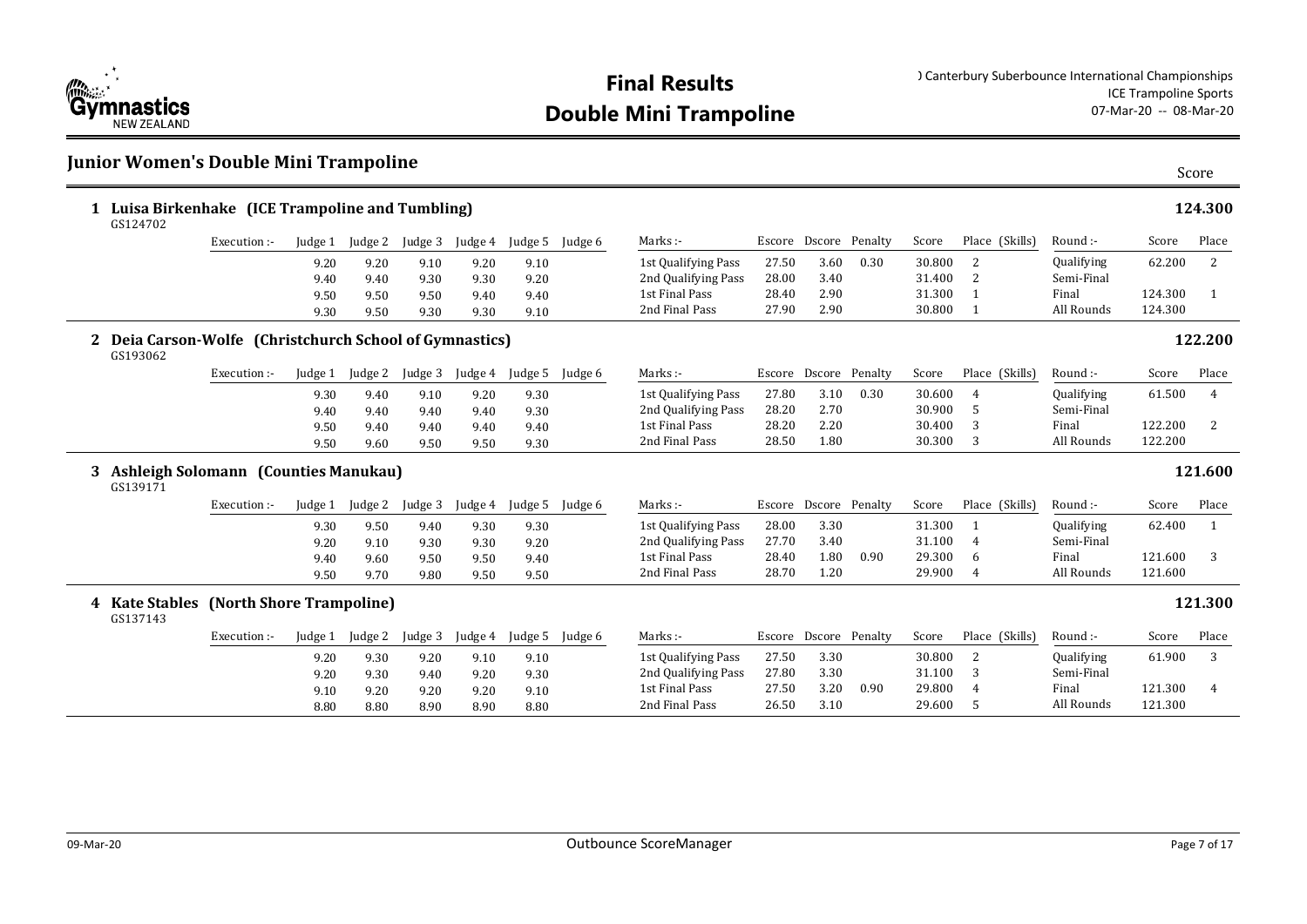

### **Junior Women's Double Mini Trampoline**

|   | 5 Natalie Donovan (ICE Trampoline and Tumbling)<br>GS275833   |              |         |         |         |         |         |         |                                                                                |              |                       |      |           |                |                                                 |                | 117.300 |
|---|---------------------------------------------------------------|--------------|---------|---------|---------|---------|---------|---------|--------------------------------------------------------------------------------|--------------|-----------------------|------|-----------|----------------|-------------------------------------------------|----------------|---------|
|   |                                                               | Execution :- | Judge 1 | Judge 2 | Judge 3 | Judge 4 | Judge 5 | Judge 6 | Marks :-                                                                       |              | Escore Dscore Penalty |      | Score     | Place (Skills) | Round :-                                        | Score          | Place   |
|   |                                                               |              | 9.40    | 9.50    | 9.40    | 9.40    | 9.30    |         | 1st Qualifying Pass                                                            | 28.20        | 1.30                  |      | 29.500    | 5              | Qualifying                                      | 60.000         | 5       |
|   |                                                               |              | 9.10    | 9.00    | 9.20    | 9.20    | 8.90    |         | 2nd Qualifying Pass                                                            | 27.30        | 4.40                  | 1.20 | 30.500    | 7              | Semi-Final                                      |                |         |
|   |                                                               |              | 9.50    | 9.60    | 9.30    | 9.40    | 9.30    |         | 1st Final Pass                                                                 | 28.20        | 1.30                  |      | 29.500    | 5              | Final                                           | 117.300        | 5       |
|   |                                                               |              | 9.50    | 9.30    | 9.40    | 9.30    | 9.30    |         | 2nd Final Pass                                                                 | 28.00        | 0.70                  | 0.90 | 27.800    | 7              | All Rounds                                      | 117.300        |         |
|   | 6 Grace Foster (Counties Manukau)<br>GS119336                 |              |         |         |         |         |         |         |                                                                                |              |                       |      |           |                |                                                 |                | 110.900 |
|   |                                                               | Execution :- | Judge 1 | Judge 2 | Judge 3 | Judge 4 | Judge 5 | Judge 6 | Marks :-                                                                       |              | Escore Dscore Penalty |      | Score     | Place (Skills) | Round :-                                        | Score          | Place   |
|   |                                                               |              | 6.60    | 6.70    | 6.70    | 6.70    | 6.70    |         | 1st Qualifying Pass                                                            | 20.10        | 0.70                  |      | 20.800    | 7              | Qualifying                                      | 51.500         | 7       |
|   |                                                               |              | 9.10    | 9.10    | 9.20    | 9.20    | 9.00    |         | 2nd Qualifying Pass                                                            | 27.40        | 3.30                  |      | 30.700    | 6              | Semi-Final                                      |                |         |
|   |                                                               |              | 9.10    | 9.10    | 9.20    | 9.10    | 9.00    |         | 1st Final Pass                                                                 | 27.30        | 3.30                  |      | 30.600    | $\overline{2}$ | Final                                           | 110.900        | 6       |
|   |                                                               |              | 9.10    | 9.10    | 9.10    | 9.20    | 8.80    |         | 2nd Final Pass                                                                 | 27.30        | 2.40                  | 0.90 | 28.800    | 6              | All Rounds                                      | 110.900        |         |
| 7 | <b>Emily Reeves</b> (ICE Trampoline and Tumbling)<br>GS106245 |              |         |         |         |         |         |         |                                                                                |              |                       |      |           |                |                                                 |                | 104.100 |
|   |                                                               | Execution :- | Judge 1 | Judge 2 | Judge 3 | Judge 4 | Judge 5 | Judge 6 | Marks :-                                                                       |              | Escore Dscore Penalty |      | Score     | Place (Skills) | Round:-                                         | Score          | Place   |
|   |                                                               |              | 6.70    | 6.70    | 6.70    | 6.70    | 6.70    |         | 1st Qualifying Pass                                                            | 20.10        | 0.90                  |      | 21.000    | 6              | Qualifying                                      | 53.000         | 6       |
|   |                                                               |              | 9.00    | 9.20    | 9.00    | 9.10    | 9.10    |         | 2nd Qualifying Pass                                                            | 27.20        | 4.80                  |      | 32.000    |                | Semi-Final                                      |                |         |
|   |                                                               |              | 6.60    | 6.70    | 6.70    | 6.60    | 6.60    |         | 1st Final Pass                                                                 | 19.90        | 0.50                  |      | 20.400    | 7              | Final                                           | 104.100        | 7       |
|   |                                                               |              | 9.40    | 9.40    | 9.40    | 9.40    | 9.20    |         | 2nd Final Pass                                                                 | 28.20        | 3.40                  | 0.90 | 30.700    | 2              | All Rounds                                      | 104.100        |         |
| 8 | <b>Brianna Masterson (North Shore Trampoline)</b><br>GS179032 |              |         |         |         |         |         |         |                                                                                |              |                       |      | Withdrawn |                |                                                 |                | 0.000   |
|   |                                                               | Execution :- | Judge 1 | Judge 2 | Judge 3 | Judge 4 | Judge 5 | Judge 6 | Marks :-                                                                       |              | Escore Dscore Penalty |      | Score     | Place (Skills) | Round :-                                        | Score          | Place   |
|   |                                                               |              |         |         |         |         |         |         | 1st Qualifying Pass<br>2nd Qualifying Pass<br>1st Final Pass<br>2nd Final Pass | 0.00<br>0.00 | 0.00<br>0.00          |      |           |                | Qualifying<br>Semi-Final<br>Final<br>All Rounds | 0.000<br>0.000 | 8       |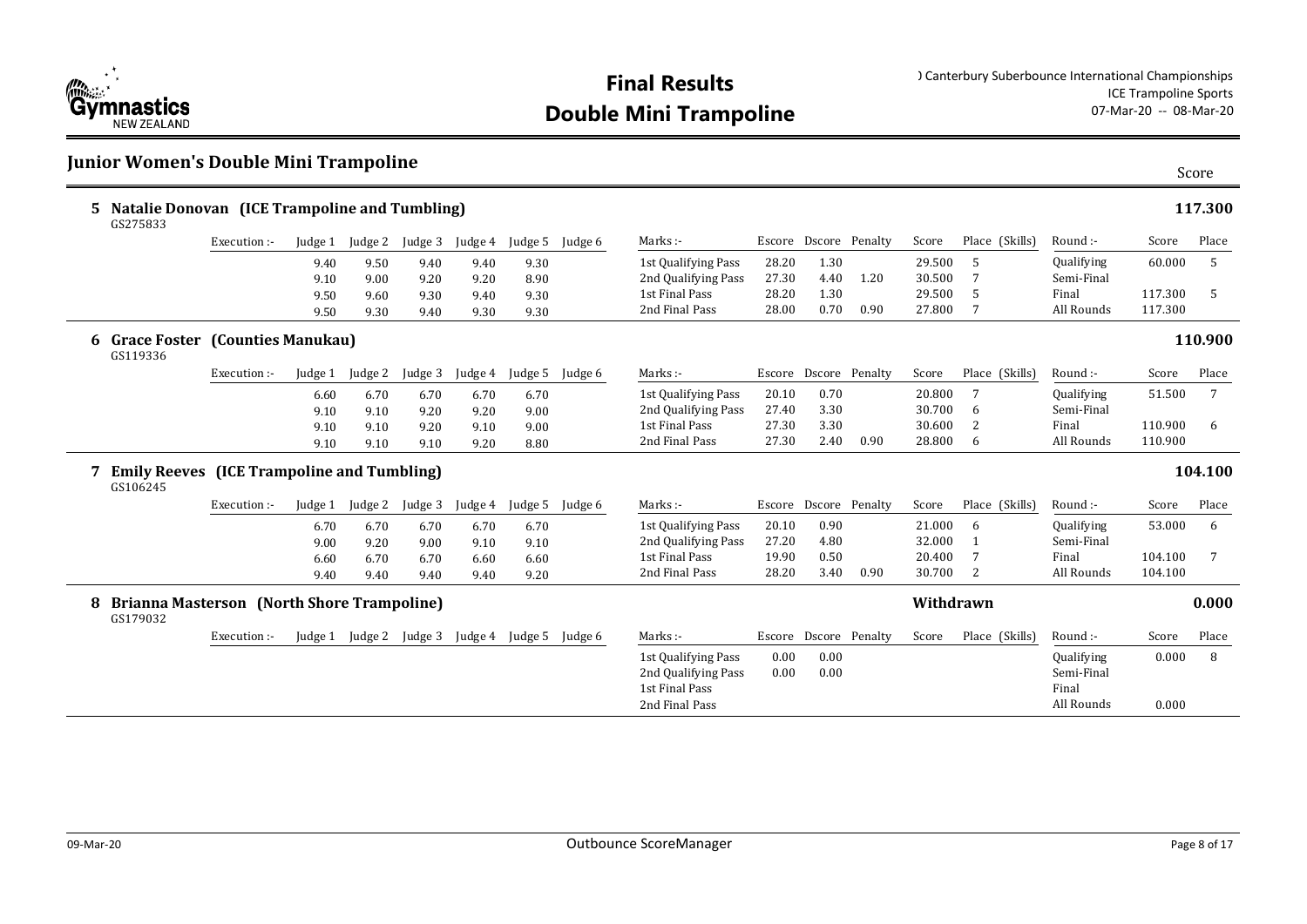

#### **Junior Women's Double Mini Trampoline**

#### **Judging Panels:**

Chair of Panel Ken Olley (ICE) Execution Judge 2 Kaye Hayes (CSG)

Execution Judge 1 Janet Blind (North Shore) Execution Judge 3 Jessica Thompson (Dunedin) Execution Judge 4 Norma Merrick (Olympia) Execution Judge 5 Jodie Alley (North Shore) Difficulty Judge Vicki Humphreys (ICE) Ass. Difficulty Judge Megan Merrick (Olympia)

Qualifying Round Semi-Final Round Final Round

Chair of Panel Ken Olley (ICE) Execution Judge 1 Janet Blind (North Shore) Execution Judge 2 Kaye Hayes (CSG) Execution Judge 4 Norma Merrick (Olympia) Execution Judge 5 Jodie Alley (North Shore) Difficulty Judge Vicki Humphreys (ICE) Ass. Difficulty Judge Megan Merrick (Olympia)

Execution Judge 3 Jessica Thompson (Dunedin)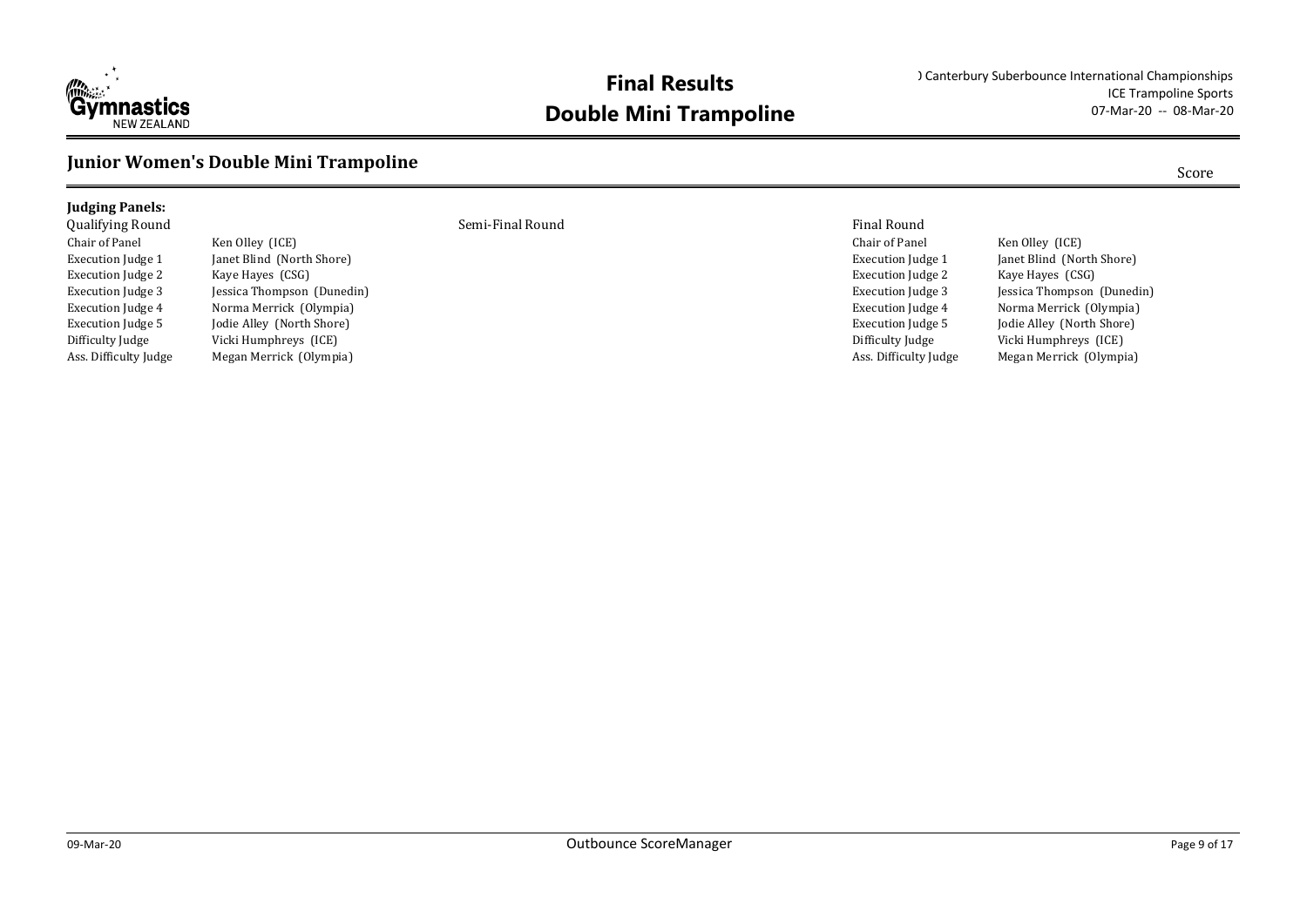

### **Sub Junior Men's Double Mini Trampoline** Score

| 1 Deacan Brill (Hamilton City)<br>GS141628            |              |         |         |         |         |         |         |                     |       |                       |      |        |                |            |         | 125.400        |
|-------------------------------------------------------|--------------|---------|---------|---------|---------|---------|---------|---------------------|-------|-----------------------|------|--------|----------------|------------|---------|----------------|
|                                                       | Execution:-  | Judge 1 | Judge 2 | Judge 3 | Judge 4 | Judge 5 | Judge 6 | Marks:-             |       | Escore Dscore Penalty |      | Score  | Place (Skills) | Round :-   | Score   | Place          |
|                                                       |              | 9.50    | 9.50    | 9.40    | 9.50    | 9.40    |         | 1st Qualifying Pass | 28.40 | 3.00                  |      | 31.400 |                | Qualifying | 62.400  | 2              |
|                                                       |              | 9.50    | 9.50    | 9.40    | 9.40    | 9.40    |         | 2nd Qualifying Pass | 28.30 | 2.70                  |      | 31.000 | $\overline{4}$ | Semi-Final |         |                |
|                                                       |              | 9.40    | 9.40    | 9.40    | 9.40    | 9.40    |         | 1st Final Pass      | 28.20 | 3.50                  |      | 31.700 |                | Final      | 125.400 | -1             |
|                                                       |              | 9.40    | 9.40    | 9.40    | 9.40    | 9.40    |         | 2nd Final Pass      | 28.20 | 3.10                  |      | 31.300 | 2              | All Rounds | 125.400 |                |
| 2 Luka Hall (Counties Manukau)<br>GS195440            |              |         |         |         |         |         |         |                     |       |                       |      |        |                |            |         | 124.800        |
|                                                       | Execution :- | Judge 1 | Judge 2 | Judge 3 | Judge 4 | Judge 5 | Judge 6 | Marks:-             |       | Escore Dscore Penalty |      | Score  | Place (Skills) | Round :-   | Score   | Place          |
|                                                       |              | 9.40    | 9.40    | 9.30    | 9.40    | 9.30    |         | 1st Qualifying Pass | 28.10 | 3.10                  | 0.30 | 30.900 | 3              | Qualifying | 61.500  | 5              |
|                                                       |              | 9.40    | 9.40    | 9.30    | 9.30    | 9.20    |         | 2nd Qualifying Pass | 28.00 | 3.50                  | 0.90 | 30.600 | .5             | Semi-Final |         |                |
|                                                       |              | 9.10    | 9.10    | 9.10    | 9.20    | 9.20    |         | 1st Final Pass      | 27.40 | 4.40                  | 0.30 | 31.500 | 2              | Final      | 124.800 | 2              |
|                                                       |              | 9.10    | 9.10    | 9.10    | 9.20    | 9.30    |         | 2nd Final Pass      | 27.40 | 4.40                  |      | 31.800 |                | All Rounds | 124.800 |                |
| 3 Harvey O'Rourke (Ricochet Trampoline)<br>GS293368   |              |         |         |         |         |         |         |                     |       |                       |      |        |                |            |         | 124.400        |
|                                                       | Execution:-  | Judge 1 | Judge 2 | Judge 3 | Judge 4 | Judge 5 | Judge 6 | Marks:-             |       | Escore Dscore Penalty |      | Score  | Place (Skills) | Round :-   | Score   | Place          |
|                                                       |              | 9.00    | 9.20    | 9.10    | 9.00    | 9.20    |         | 1st Qualifying Pass | 27.30 | 4.40                  | 0.30 | 31.400 | 2              | Qualifying | 63.400  | 1              |
|                                                       |              | 9.10    | 9.00    | 9.00    | 9.00    | 9.20    |         | 2nd Qualifying Pass | 27.10 | 5.20                  | 0.30 | 32.000 |                | Semi-Final |         |                |
|                                                       |              | 8.70    | 8.70    | 8.70    | 8.60    | 8.70    |         | 1st Final Pass      | 26.10 | 4.80                  | 0.90 | 30.000 | $\overline{4}$ | Final      | 124.400 | 3              |
|                                                       |              | 9.10    | 9.10    | 9.00    | 9.00    | 9.00    |         | 2nd Final Pass      | 27.10 | 4.80                  | 0.90 | 31.000 | 3              | All Rounds | 124.400 |                |
| 4 Riley Gavin-Crawford (Counties Manukau)<br>GS216406 |              |         |         |         |         |         |         |                     |       |                       |      |        |                |            |         | 121.100        |
|                                                       | Execution:-  | Judge 1 | Judge 2 | Judge 3 | Judge 4 | Judge 5 | Judge 6 | Marks:-             |       | Escore Dscore Penalty |      | Score  | Place (Skills) | Round :-   | Score   | Place          |
|                                                       |              | 9.50    | 9.50    | 9.20    | 9.20    | 9.40    |         | 1st Qualifying Pass | 28.10 | 3.50                  | 0.90 | 30.700 | 4              | Qualifying | 62.100  | 3              |
|                                                       |              | 9.50    | 9.50    | 9.40    | 9.50    | 9.50    |         | 2nd Qualifying Pass | 28.50 | 2.90                  |      | 31.400 | 2              | Semi-Final |         |                |
|                                                       |              | 9.20    | 9.20    | 9.20    | 9.30    | 9.30    |         | 1st Final Pass      | 27.70 | 2.70                  | 0.90 | 29.500 | 5              | Final      | 121.100 | $\overline{4}$ |
|                                                       |              | 9.20    | 9.10    | 9.00    | 9.00    | 9.20    |         | 2nd Final Pass      | 27.30 | 3.10                  | 0.90 | 29.500 | 4              | All Rounds | 121.100 |                |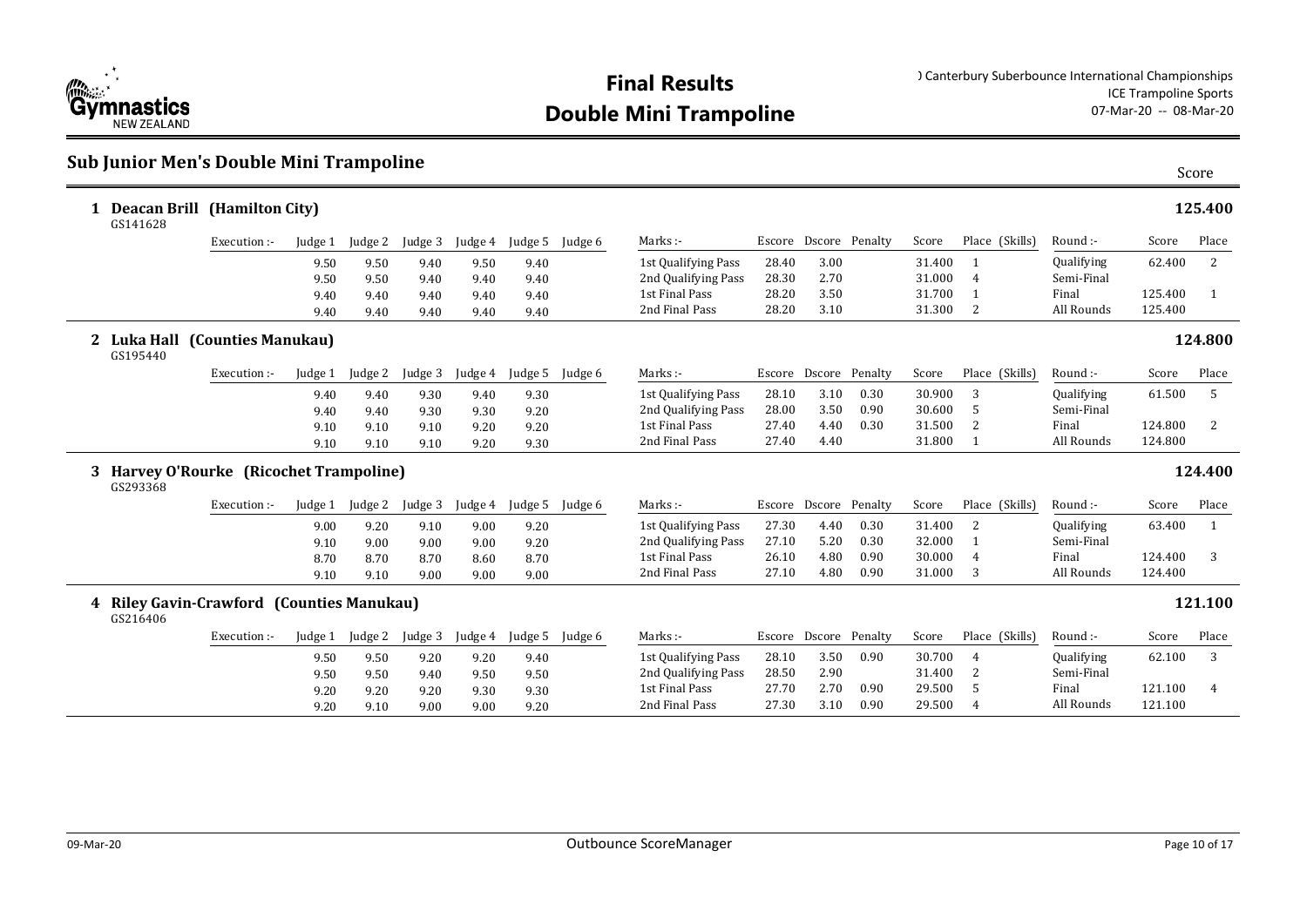

#### **Sub Junior Men's Double Mini Trampoline**

| <b>Jackson Stone</b> (Hamilton City)<br>5.<br>GS222702 |                            |         |         |         |         |                  |         |                                                                                |              |              |                          |                       |    |                |                                                 |                | 120.900 |
|--------------------------------------------------------|----------------------------|---------|---------|---------|---------|------------------|---------|--------------------------------------------------------------------------------|--------------|--------------|--------------------------|-----------------------|----|----------------|-------------------------------------------------|----------------|---------|
|                                                        | Execution :-               | Judge 1 | Judge 2 | Judge 3 | Judge 4 | Judge 5          | Judge 6 | Marks :-                                                                       |              |              | Escore Dscore Penalty    | Score                 |    | Place (Skills) | Round :-                                        | Score          | Place   |
|                                                        |                            | 9.20    | 9.20    | 9.10    | 9.30    | 9.30             |         | 1st Qualifying Pass                                                            | 27.70        | 3.00         |                          | 30.700                | -5 |                | Qualifying                                      | 61.900         | 4       |
|                                                        |                            | 9.20    | 9.30    | 9.30    | 9.40    | 9.30             |         | 2nd Qualifying Pass                                                            | 27.90        | 3.30         |                          | 31.200                | 3  |                | Semi-Final                                      |                |         |
|                                                        |                            | 9.30    | 9.10    | 9.00    | 9.20    | 9.20             |         | 1st Final Pass                                                                 | 27.50        | 2.70         |                          | 30.200                | 3  |                | Final                                           | 120.900        | .5      |
|                                                        |                            | 9.60    | 9.50    | 9.50    | 9.60    | 9.60             |         | 2nd Final Pass                                                                 | 28.70        | 1.60         | 1.50                     | 28.800                | -5 |                | All Rounds                                      | 120.900        |         |
| 6 Peter Ladur<br>GS258508                              | (Hamilton City)            |         |         |         |         |                  |         |                                                                                |              |              |                          | Withdrawn             |    |                |                                                 |                | 0.000   |
|                                                        | Execution :-               | Judge 1 | Judge 2 | Judge 3 | Judge 4 | Judge 5          | Judge 6 | Marks :-                                                                       |              |              | Escore Dscore Penalty    | Score                 |    | Place (Skills) | Round :-                                        | Score          | Place   |
|                                                        |                            |         |         |         |         |                  |         | 1st Qualifying Pass<br>2nd Qualifying Pass<br>1st Final Pass<br>2nd Final Pass | 0.00<br>0.00 | 0.00<br>0.00 |                          |                       |    |                | Qualifying<br>Semi-Final<br>Final<br>All Rounds | 0.000<br>0.000 | 6       |
| <b>Judging Panels:</b><br>Qualifying Round             |                            |         |         |         |         | Semi-Final Round |         |                                                                                |              |              | <b>Final Round</b>       |                       |    |                |                                                 |                |         |
| Chair of Panel                                         | Jessica Thompson (Dunedin) |         |         |         |         |                  |         |                                                                                |              |              | Chair of Panel           |                       |    |                | Jessica Thompson (Dunedin)                      |                |         |
| <b>Execution Judge 1</b>                               | Janet Blind (North Shore)  |         |         |         |         |                  |         |                                                                                |              |              | <b>Execution Judge 1</b> |                       |    |                | Janet Blind (North Shore)                       |                |         |
| Execution Judge 2                                      | Veronique Manti (Dunedin)  |         |         |         |         |                  |         |                                                                                |              |              | Execution Judge 2        |                       |    |                | Veronique Manti (Dunedin)                       |                |         |
| <b>Execution Judge 3</b>                               | Vicki Humphreys (ICE)      |         |         |         |         |                  |         |                                                                                |              |              | <b>Execution Judge 3</b> |                       |    |                | Vicki Humphreys (ICE)                           |                |         |
| <b>Execution Judge 4</b>                               | Carolyn Wallis (Hamilton)  |         |         |         |         |                  |         |                                                                                |              |              | Execution Judge 4        |                       |    |                | Carolyn Wallis (Hamilton)                       |                |         |
| Execution Judge 5                                      | Kaye Hayes (CSG)           |         |         |         |         |                  |         |                                                                                |              |              | Execution Judge 5        |                       |    |                | Kaye Hayes (CSG)                                |                |         |
| Difficulty Judge                                       | Jodie Alley (North Shore)  |         |         |         |         |                  |         |                                                                                |              |              | Difficulty Judge         |                       |    |                | Jodie Alley (North Shore)                       |                |         |
| Ass. Difficulty Judge                                  | Megan Merrick (Olympia)    |         |         |         |         |                  |         |                                                                                |              |              |                          | Ass. Difficulty Judge |    |                | Megan Merrick (Olympia)                         |                |         |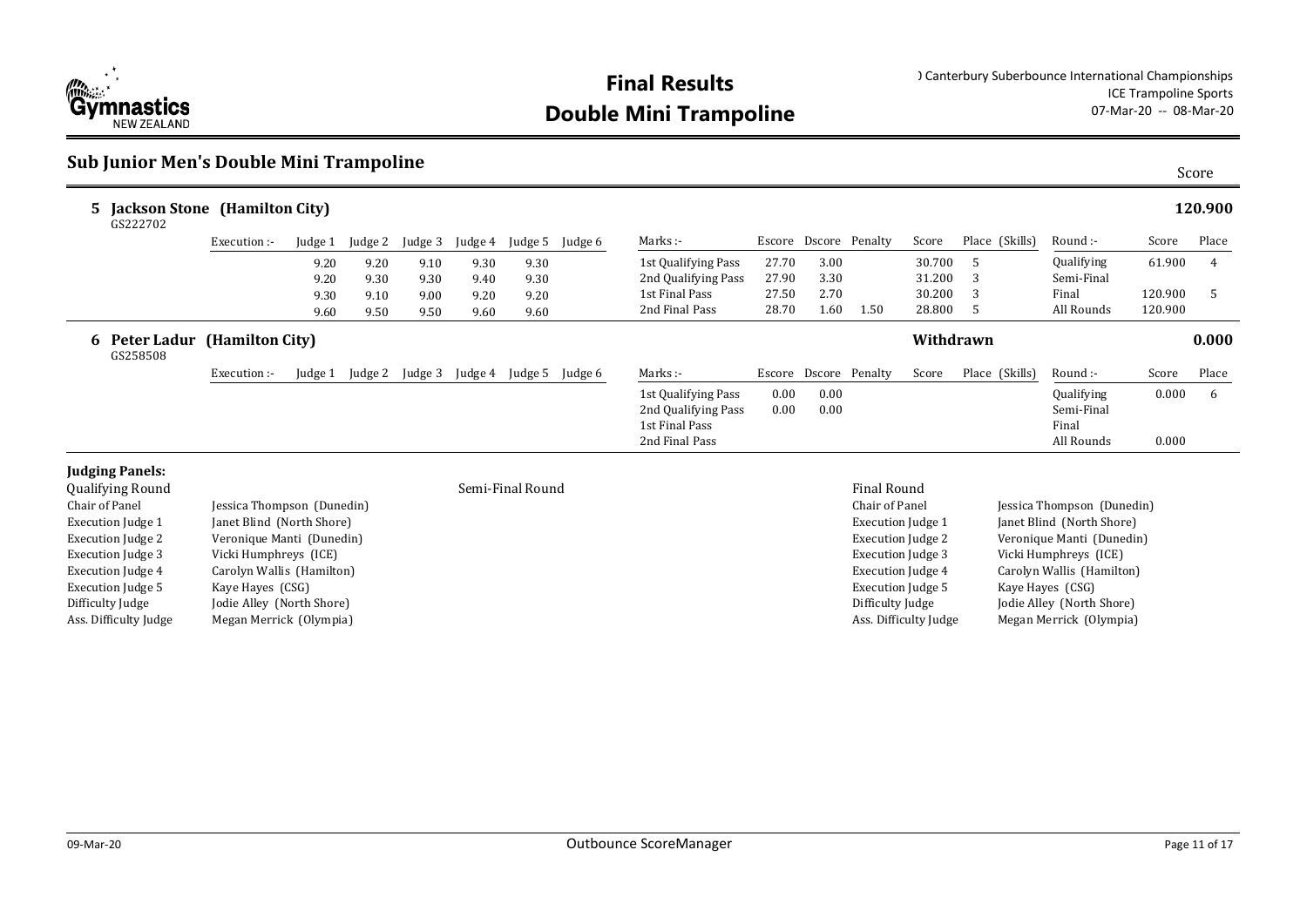

### **Sub Junior Women's Double Mini Trampoline** Score

| 1 | <b>Zoe Davis</b> (North Shore Trampoline)<br>GS174383                  |              |         |              |         |         |         |         |                     |       |                       |      |        |                |                   |         | 125.100      |
|---|------------------------------------------------------------------------|--------------|---------|--------------|---------|---------|---------|---------|---------------------|-------|-----------------------|------|--------|----------------|-------------------|---------|--------------|
|   |                                                                        | Execution :- | Judge 1 | Judge 2      | Judge 3 | Judge 4 | Judge 5 | Judge 6 | Marks:-             |       | Escore Dscore Penalty |      | Score  | Place (Skills) | Round :-          | Score   | Place        |
|   |                                                                        |              | 9.70    | 9.70         | 9.70    | 9.70    | 9.70    |         | 1st Qualifying Pass | 29.10 | 3.10                  |      | 32.200 | -1             | Qualifying        | 63.400  | 1            |
|   |                                                                        |              | 9.40    | 9.40         | 9.30    | 9.40    | 9.50    |         | 2nd Qualifying Pass | 28.20 | 3.30                  | 0.30 | 31.200 |                | Semi-Final        |         |              |
|   |                                                                        |              | 9.40    | 9.40         | 9.40    | 9.40    | 9.30    |         | 1st Final Pass      | 28.20 | 2.70                  |      | 30.900 | $\mathbf{1}$   | Final             | 125.100 | $\mathbf{1}$ |
|   |                                                                        |              | 9.20    | 9.10         | 9.10    | 9.00    | 9.10    |         | 2nd Final Pass      | 27.30 | 3.50                  |      | 30.800 | -1             | All Rounds        | 125.100 |              |
|   | <b>Trinity Kelly</b><br>(Counties Manukau)<br>$\mathbf{2}$<br>GS187863 |              |         |              |         |         |         |         |                     |       |                       |      |        |                | 120.500           |         |              |
|   |                                                                        | Execution :- | Judge 1 | Judge 2      | Judge 3 | Judge 4 | Judge 5 | Judge 6 | Marks :-            |       | Escore Dscore Penalty |      | Score  | Place (Skills) | Round :-          | Score   | Place        |
|   |                                                                        |              | 9.40    | 9.40         | 9.20    | 9.20    | 9.30    |         | 1st Qualifying Pass | 27.90 | 2.70                  |      | 30.600 | 2              | Qualifying        | 60.600  | 2            |
|   |                                                                        |              | 9.20    | 9.30         | 9.10    | 9.30    | 9.10    |         | 2nd Qualifying Pass | 27.60 | 2.40                  |      | 30.000 | 2              | Semi-Final        |         |              |
|   |                                                                        |              | 9.20    | 9.20         | 9.30    | 9.30    | 9.20    |         | 1st Final Pass      | 27.70 | 2.10                  |      | 29.800 | 3              | Final             | 120.500 | 2            |
|   |                                                                        |              | 9.30    |              |         |         |         |         | 2nd Final Pass      | 27.90 | 2.20                  |      | 30.100 | 2              | All Rounds        | 120.500 |              |
|   |                                                                        |              |         | 9.30         | 9.10    | 9.30    | 9.40    |         |                     |       |                       |      |        |                |                   |         |              |
| 3 | <b>Madison Mills (North Shore Trampoline)</b><br>GS207241              |              |         |              |         |         |         |         |                     |       |                       |      |        |                |                   |         | 115.500      |
|   |                                                                        | Execution :- | Judge 1 | Judge 2      | Judge 3 | Judge 4 | Judge 5 | Judge 6 | Marks:-             |       | Escore Dscore Penalty |      | Score  | Place (Skills) | Round :-          | Score   | Place        |
|   |                                                                        |              | 9.20    |              | 9.00    | 9.00    | 9.00    |         | 1st Qualifying Pass | 27.20 | 1.10                  | 0.90 | 27.400 | 5              | Qualifying        | 56.100  | 4            |
|   |                                                                        |              | 9.20    | 9.20<br>9.40 | 9.30    | 9.20    | 9.20    |         | 2nd Qualifying Pass | 27.70 | 2.90                  | 1.90 | 28.700 | 3              | Semi-Final        |         |              |
|   |                                                                        |              | 9.20    | 9.20         | 9.10    | 9.00    | 9.10    |         | 1st Final Pass      | 27.40 | 2.60                  |      | 30.000 | 2              | Final             | 115.500 | 3            |
|   |                                                                        |              | 9.60    | 9.60         | 9.40    | 9.50    | 9.50    |         | 2nd Final Pass      | 28.60 | 0.80                  |      | 29.400 | -5             | All Rounds        | 115.500 |              |
|   | 4 Millie McLaughlan (ICE Trampoline and Tumbling)<br>GS275827          |              |         |              |         |         |         |         |                     |       |                       |      |        |                |                   |         | 114.500      |
|   |                                                                        | Execution :- | Judge 1 | Judge 2      | Judge 3 | Judge 4 | Judge 5 | Judge 6 | Marks :-            |       | Escore Dscore Penalty |      | Score  | Place (Skills) | Round :-          | Score   | Place        |
|   |                                                                        |              | 9.00    | 9.00         | 9.00    | 8.80    | 8.90    |         | 1st Qualifying Pass | 26.90 | 2.70                  | 1.20 | 28.400 | 3              | <b>Qualifying</b> | 56.900  | 3            |
|   |                                                                        |              | 9.10    | 9.10         | 9.10    | 9.10    | 9.00    |         | 2nd Qualifying Pass | 27.30 | 2.10                  | 0.90 | 28.500 | 4              | Semi-Final        |         |              |
|   |                                                                        |              | 9.20    | 9.20         | 9.10    | 9.10    | 9.10    |         | 1st Final Pass      | 27.40 | 1.60                  | 0.90 | 28.100 | 6              | Final             | 114.500 | 4            |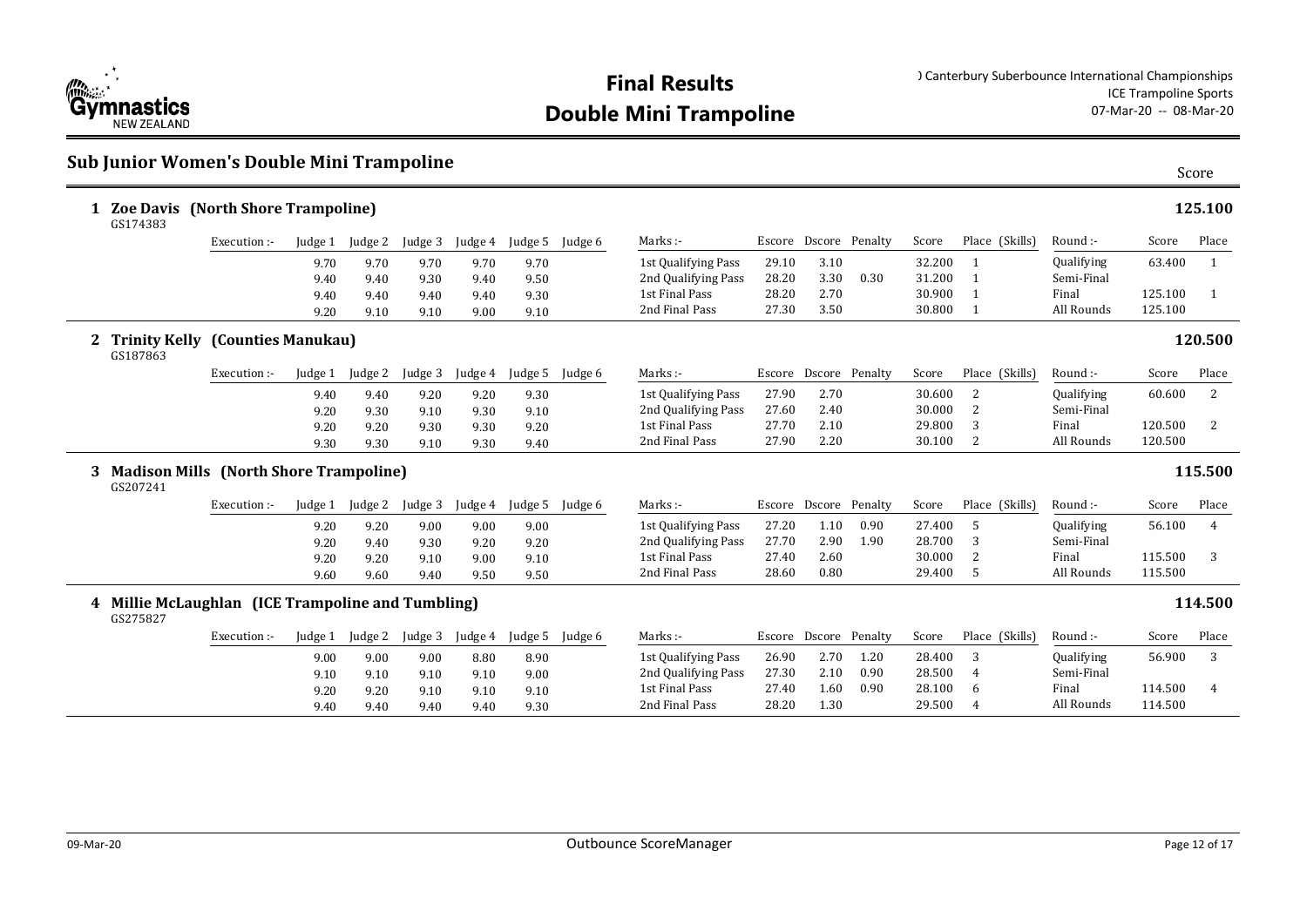

### **Sub Junior Women's Double Mini Trampoline** Score

| 5 Lucy Lucas (ICE Trampoline and Tumbling)<br>GS282387 |                                             |         |                 |         |         |                  |         |                     |        |                       |                          |                       |                |                |                            |         | 113.400 |
|--------------------------------------------------------|---------------------------------------------|---------|-----------------|---------|---------|------------------|---------|---------------------|--------|-----------------------|--------------------------|-----------------------|----------------|----------------|----------------------------|---------|---------|
|                                                        | Execution :-                                |         | Judge 1 Judge 2 | Judge 3 | Judge 4 | Judge 5          | Judge 6 | Marks :-            |        | Escore Dscore Penalty |                          | Score                 |                | Place (Skills) | Round :-                   | Score   | Place   |
|                                                        |                                             | 8.80    | 8.90            | 8.90    | 8.90    | 9.00             |         | 1st Qualifying Pass | 26.70  | 2.10                  | 1.20                     | 27.600                | 4              |                | Qualifying                 | 54.600  | 5       |
|                                                        |                                             | 8.20    | 8.30            | 8.20    | 8.20    | 8.20             |         | 2nd Qualifying Pass | 24.60  | 2.70                  | 0.30                     | 27.000                | 6              |                | Semi-Final                 |         |         |
|                                                        |                                             | 9.10    | 9.10            | 9.10    | 9.20    | 9.20             |         | 1st Final Pass      | 27.40  | 1.60                  |                          | 29.000                | $\overline{4}$ |                | Final                      | 113.400 | 5       |
|                                                        |                                             | 9.50    | 9.60            | 9.50    | 9.50    | 9.50             |         | 2nd Final Pass      | 28.50  | 1.30                  |                          | 29.800                | 3              |                | All Rounds                 | 113.400 |         |
| 6<br>GS207254                                          | <b>Talia Mills (North Shore Trampoline)</b> |         |                 |         |         |                  |         |                     |        |                       |                          |                       |                |                |                            |         | 104.500 |
|                                                        | Execution :-                                | Judge 1 | Judge 2         | Judge 3 | Judge 4 | Judge 5          | Judge 6 | Marks :-            | Escore | Dscore Penalty        |                          | Score                 |                | Place (Skills) | Round :-                   | Score   | Place   |
|                                                        |                                             | 6.70    | 6.70            | 6.70    | 6.70    | 6.80             |         | 1st Qualifying Pass | 20.10  | 0.50                  |                          | 20.600                | 7              | (1)            | Qualifying                 | 48.100  | 6       |
|                                                        |                                             | 8.50    | 8.50            | 8.50    | 8.40    | 8.50             |         | 2nd Qualifying Pass | 25.50  | 2.00                  |                          | 27.500                | 5              |                | Semi-Final                 |         |         |
|                                                        |                                             | 9.30    | 9.30            | 9.10    | 9.20    | 9.20             |         | 1st Final Pass      | 27.70  | 1.30                  | 0.90                     | 28.100                | 5              |                | Final                      | 104.500 | 6       |
|                                                        |                                             | 9.50    | 9.50            | 9.50    | 9.40    | 9.60             |         | 2nd Final Pass      | 28.50  | 0.70                  | 0.90                     | 28.300                | 7              |                | All Rounds                 | 104.500 |         |
| GS170442                                               | Jessica Rouse (Counties Manukau)            |         |                 |         |         |                  |         |                     |        |                       |                          |                       |                |                |                            |         | 101.700 |
|                                                        | Execution :-                                | Judge 1 | Judge 2         | Judge 3 | Judge 4 | Judge 5          | Judge 6 | Marks :-            |        | Escore Dscore Penalty |                          | Score                 |                | Place (Skills) | Round :-                   | Score   | Place   |
|                                                        |                                             | 8.30    | 8.30            | 8.30    | 8.10    | 8.40             |         | 1st Qualifying Pass | 24.90  | 2.70                  | 0.90                     | 26.700                | 6              |                | Qualifying                 | 47.300  | 7       |
|                                                        |                                             | 6.60    | 6.60            | 6.60    | 6.50    | 6.50             |         | 2nd Qualifying Pass | 19.70  | 0.90                  |                          | 20.600                | 7              | (1)            | Semi-Final                 |         |         |
|                                                        |                                             | 8.30    | 8.30            | 8.30    | 8.30    | 8.30             |         | 1st Final Pass      | 24.90  | 1.60                  | 0.90                     | 25.600                | 7              |                | Final                      | 101.700 | 7       |
|                                                        |                                             | 9.30    | 9.40            | 9.30    | 9.30    | 9.10             |         | 2nd Final Pass      | 27.90  | 1.80                  | 0.90                     | 28.800                | 6              |                | All Rounds                 | 101.700 |         |
| <b>Judging Panels:</b><br>Qualifying Round             |                                             |         |                 |         |         | Semi-Final Round |         |                     |        |                       | <b>Final Round</b>       |                       |                |                |                            |         |         |
| Chair of Panel                                         | Jessica Thompson (Dunedin)                  |         |                 |         |         |                  |         |                     |        |                       | Chair of Panel           |                       |                |                | Jessica Thompson (Dunedin) |         |         |
| <b>Execution Judge 1</b>                               | Janet Blind (North Shore)                   |         |                 |         |         |                  |         |                     |        |                       | <b>Execution Judge 1</b> |                       |                |                | Janet Blind (North Shore)  |         |         |
| Execution Judge 2                                      | Veronique Manti (Dunedin)                   |         |                 |         |         |                  |         |                     |        |                       | <b>Execution Judge 2</b> |                       |                |                | Veronique Manti (Dunedin)  |         |         |
| <b>Execution Judge 3</b>                               | Vicki Humphreys (ICE)                       |         |                 |         |         |                  |         |                     |        |                       | <b>Execution Judge 3</b> |                       |                |                | Vicki Humphreys (ICE)      |         |         |
| <b>Execution Judge 4</b>                               | Carolyn Wallis (Hamilton)                   |         |                 |         |         |                  |         |                     |        |                       | <b>Execution Judge 4</b> |                       |                |                | Carolyn Wallis (Hamilton)  |         |         |
| <b>Execution Judge 5</b>                               | Kaye Hayes (CSG)                            |         |                 |         |         |                  |         |                     |        |                       | <b>Execution Judge 5</b> |                       |                |                | Kaye Hayes (CSG)           |         |         |
| Difficulty Judge                                       | Jodie Alley (North Shore)                   |         |                 |         |         |                  |         |                     |        |                       | Difficulty Judge         |                       |                |                | Jodie Alley (North Shore)  |         |         |
| Ass. Difficulty Judge                                  | Megan Merrick (Olympia)                     |         |                 |         |         |                  |         |                     |        |                       |                          | Ass. Difficulty Judge |                |                | Megan Merrick (Olympia)    |         |         |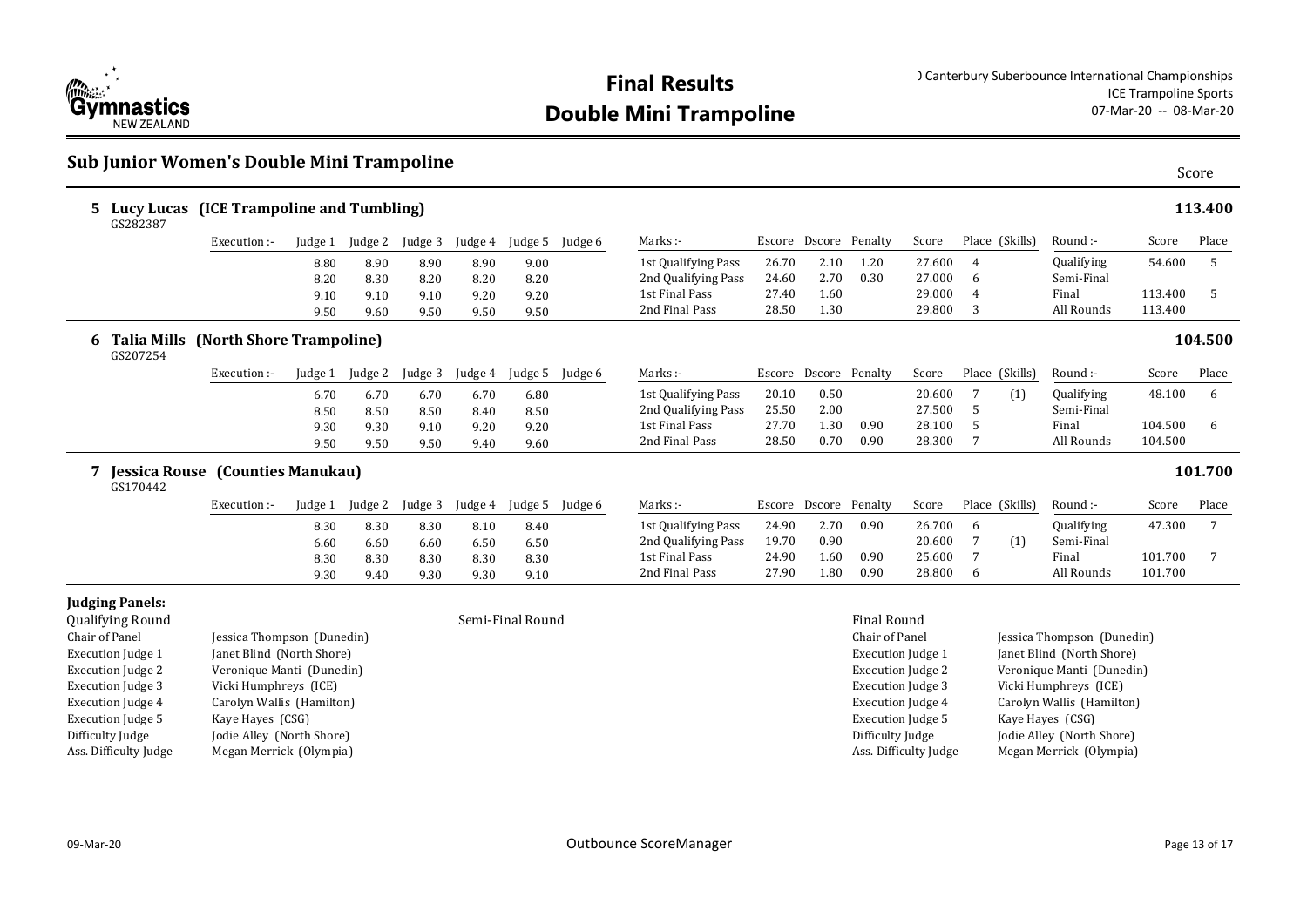

#### **Youth Men's Double Mini Trampoline** Score

| GS113745 | Thomas Fisher (ICE Trampoline and Tumbling)    |              |              |              |              |              |         |                                            |        |                       |      |        |              |                |                          |         | 124.500      |
|----------|------------------------------------------------|--------------|--------------|--------------|--------------|--------------|---------|--------------------------------------------|--------|-----------------------|------|--------|--------------|----------------|--------------------------|---------|--------------|
|          | Execution :-                                   | Judge 1      | Judge 2      | Judge 3      | Judge 4      | Judge 5      | Judge 6 | Marks:-                                    |        | Escore Dscore Penalty |      | Score  |              | Place (Skills) | Round :-                 | Score   | Place        |
|          |                                                | 9.20         | 9.30         | 9.30         | 9.30         | 9.30         |         | 1st Qualifying Pass                        | 27.90  | 3.20                  | 0.90 | 30.200 | 5            |                | Qualifying               | 61.700  | 1            |
|          |                                                | 9.50         | 9.50         | 9.40         | 9.40         | 9.50         |         | 2nd Qualifying Pass                        | 28.40  | 3.10                  |      | 31.500 | $\mathbf{1}$ |                | Semi-Final               |         |              |
|          |                                                | 9.50         | 9.40         | 9.50         | 9.50         | 9.60         |         | 1st Final Pass                             | 28.50  | 2.90                  |      | 31.400 | $\mathbf{1}$ |                | Final                    | 124.500 | $\mathbf{1}$ |
|          |                                                | 9.30         | 9.30         | 9.40         | 9.30         | 9.30         |         | 2nd Final Pass                             | 27.90  | 3.50                  |      | 31.400 | $\mathbf{1}$ |                | All Rounds               | 124.500 |              |
| GS169283 | 2 Lachlan Fisher (ICE Trampoline and Tumbling) |              |              |              |              |              |         |                                            |        |                       |      |        |              |                |                          |         | 124.100      |
|          | Execution :-                                   | Judge 1      | Judge 2      | Judge 3      | Judge 4      | Judge 5      | Judge 6 | Marks:-                                    |        | Escore Dscore Penalty |      | Score  |              | Place (Skills) | Round :-                 | Score   | Place        |
|          |                                                | 9.10         | 9.20         | 9.20         | 9.20         | 9.20         |         | 1st Qualifying Pass                        | 27.60  | 3.40                  | 0.30 | 30.700 | 1            |                | Qualifying               | 61.600  | 2            |
|          |                                                | 9.00         | 9.20         | 9.20         | 9.20         | 9.30         |         | 2nd Qualifying Pass                        | 27.60  | 3.30                  |      | 30.900 | 2            |                | Semi-Final               |         |              |
|          |                                                | 9.20         | 9.30         | 9.40         | 9.30         | 9.30         |         | 1st Final Pass                             | 27.90  | 3.20                  |      | 31.100 | 2            |                | Final                    | 124.100 | 2            |
|          |                                                |              |              |              |              |              |         |                                            |        |                       |      |        |              |                |                          |         |              |
|          |                                                | 9.30         | 9.30         | 9.30         | 9.30         | 9.20         |         | 2nd Final Pass                             | 27.90  | 3.50                  |      | 31.400 | 1            |                | All Rounds               | 124.100 |              |
| GS284906 | 3 Nathan Davies (North Shore Trampoline)       |              |              |              |              |              |         |                                            |        |                       |      |        |              |                |                          |         | 119.800      |
|          | Execution :-                                   | Judge 1      | Judge 2      | Judge 3      | Judge 4      | Judge 5      | Judge 6 | Marks :-                                   | Escore | Dscore Penalty        |      | Score  |              | Place (Skills) | Round :-                 | Score   | Place        |
|          |                                                |              |              |              |              |              |         |                                            | 27.80  | 2.90                  | 0.90 | 29.800 | 7            |                |                          | 59.400  | 6            |
|          |                                                | 9.20         | 9.30         | 9.30         | 9.20         | 9.30         |         | 1st Qualifying Pass<br>2nd Qualifying Pass | 27.20  | 2.70                  | 0.30 | 29.600 | 5            |                | Qualifying<br>Semi-Final |         |              |
|          |                                                | 9.10         | 9.00         | 9.00         | 9.10         | 9.30         |         | 1st Final Pass                             | 28.00  | 2.10                  |      | 30.100 | 3            |                | Final                    | 119.800 | 3            |
|          |                                                | 9.30<br>9.40 | 9.30<br>9.40 | 9.30<br>9.50 | 9.40<br>9.40 | 9.40<br>9.40 |         | 2nd Final Pass                             | 28.20  | 2.10                  |      | 30.300 | 3            |                | All Rounds               | 119.800 |              |
| GS277727 | 4 Enzo Leith (North Shore Trampoline)          |              |              |              |              |              |         |                                            |        |                       |      |        |              |                |                          |         | 119.800      |
|          | Execution :-                                   | Judge 1      | Judge 2      | Judge 3      | Judge 4      | Judge 5      | Judge 6 | Marks:-                                    |        | Escore Dscore Penalty |      | Score  |              | Place (Skills) | Round:-                  | Score   | Place        |
|          |                                                | 9.20         | 9.30         | 9.10         | 9.10         | 9.10         |         |                                            | 27.40  | 2.70                  |      | 30.100 | 6            |                | Qualifying               | 60.100  | 4            |
|          |                                                | 9.40         | 9.30         | 9.40         | 9.40         |              |         | 1st Qualifying Pass<br>2nd Qualifying Pass | 28.20  | 1.80                  |      | 30.000 | 3            |                | Semi-Final               |         |              |
|          |                                                | 9.10         | 9.10         | 9.10         | 9.20         | 9.50<br>9.20 |         | 1st Final Pass                             | 27.40  | 2.50                  |      | 29.900 |              |                | Final                    | 119.800 | 4            |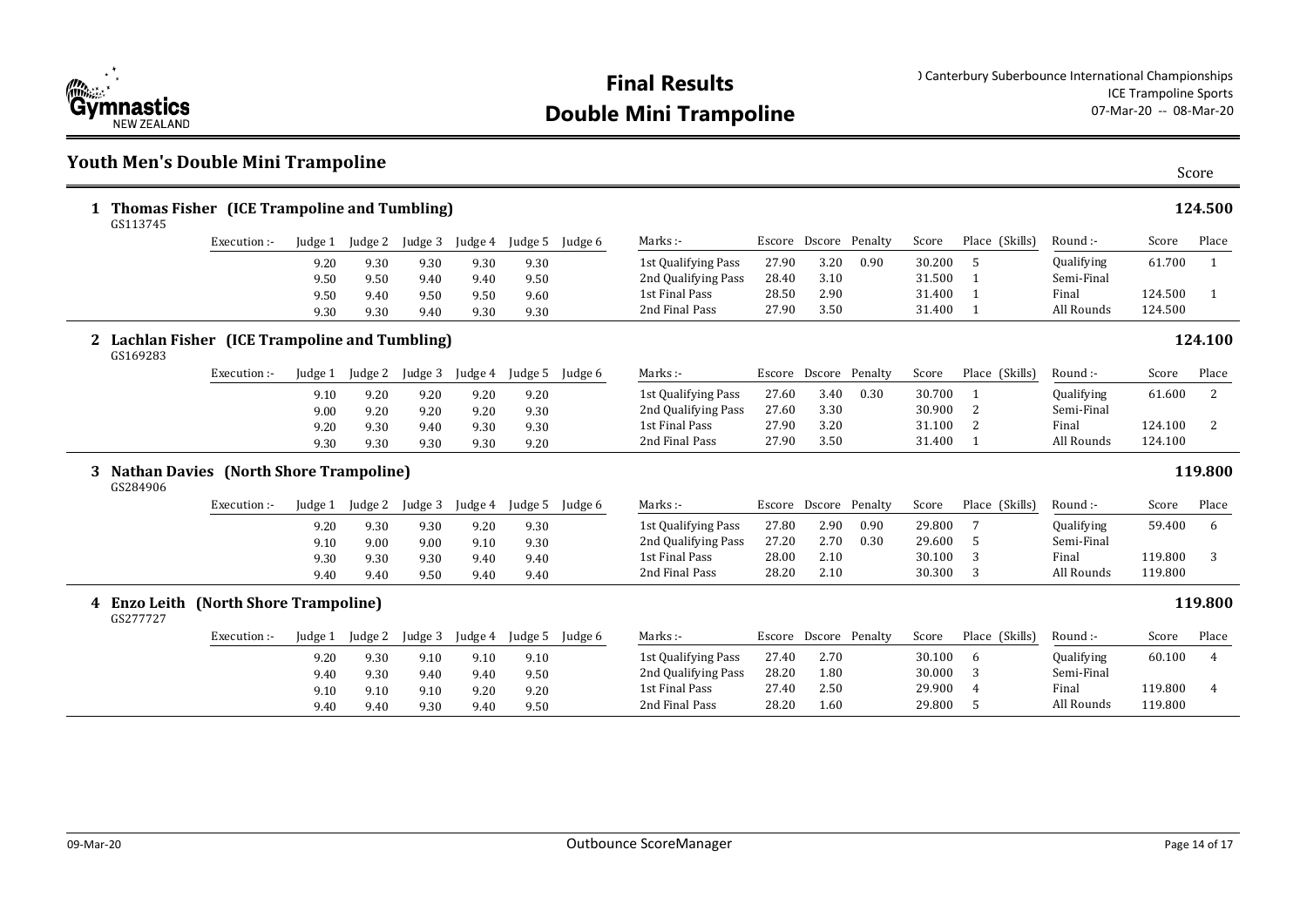

#### **Youth Men's Double Mini Trampoline** Score

| 5 Roman McEvedy (North Shore Trampoline)<br>GS295189 |              |         |         |         |         |         |         |                     |       |      |                       | 119.800  |                |            |         |         |
|------------------------------------------------------|--------------|---------|---------|---------|---------|---------|---------|---------------------|-------|------|-----------------------|----------|----------------|------------|---------|---------|
|                                                      | Execution :- | Judge 1 | Judge 2 | Judge 3 | Judge 4 | Judge 5 | Judge 6 | Marks :-            |       |      | Escore Dscore Penalty | Score    | Place (Skills) | Round :-   | Score   | Place   |
|                                                      |              | 9.30    | 9.30    | 9.30    | 9.30    | 9.20    |         | 1st Qualifying Pass | 27.90 | 3.30 | 0.90                  | 30.300   |                | Qualifying | 60.200  |         |
|                                                      |              | 8.90    | 9.20    | 8.90    | 8.90    | 8.90    |         | 2nd Qualifying Pass | 26.70 | 3.20 |                       | 29.900   | 4              | Semi-Final |         |         |
|                                                      |              | 9.10    | 9.10    | 9.10    | 9.10    | 9.10    |         | 1st Final Pass      | 27.30 | 3.30 | 0.90                  | 29.700 5 |                | Final      | 119.800 |         |
|                                                      |              | 8.90    | 8.90    | 8.90    | 9.00    | 9.00    |         | 2nd Final Pass      | 26.80 | 3.10 |                       | 29.900   |                | All Rounds | 119.800 |         |
| 6 Harry Brown (North Shore Trampoline)               |              |         |         |         |         |         |         |                     |       |      |                       |          |                |            |         | 115.700 |

#### **Harry Brown (North Shore Trampoline) 6 115.700**

| GS284895 |  |
|----------|--|

| . |              |         |         |         |         |        |         |                     |        |        |         |        |                   |            |         |       |
|---|--------------|---------|---------|---------|---------|--------|---------|---------------------|--------|--------|---------|--------|-------------------|------------|---------|-------|
|   | Execution :- | Judge 1 | Judge 2 | Judge 3 | Judge 4 | udge 5 | Judge 6 | Marks :-            | Escore | Dscore | Penalty | Score  | (Skills)<br>Place | Round :-   | Score   | Place |
|   |              | 9.40    | 9.50    | 9.40    | 9.50    | 9.50   |         | 1st Qualifying Pass | 28.40  | 1.80   |         | 30.200 |                   | Qualifying | 59.100  |       |
|   |              | 9.00    | 9.00    | 9.10    | 9.00    | 9.20   |         | 2nd Qualifying Pass | 27.10  | 1.80   |         | 28.900 |                   | Semi-Final |         |       |
|   |              | 8.20    | 8.20    | 8.20    | 8.20    | 8.30   |         | 1st Final Pass      | 24.60  | 2.50   |         | 27.100 |                   | Final      | 115.700 |       |
|   |              | 9.40    | 9.40    | 9.30    | 9.40    | 9.40   |         | 2nd Final Pass      | 28.20  | 1.30   |         | 29.500 |                   | All Rounds | 115.700 |       |
|   |              |         |         |         |         |        |         |                     |        |        |         |        |                   |            |         |       |

#### **Matthew Teirney (North Shore Trampoline) 7 114.800**  $GS21$

| 1042 |              |         |         |         |         |         |         |                     |        |      |                |        |                |            |         |       |
|------|--------------|---------|---------|---------|---------|---------|---------|---------------------|--------|------|----------------|--------|----------------|------------|---------|-------|
|      | Execution :- | Judge 1 | Iudge 2 | Judge 3 | Judge 4 | Judge 5 | Judge 6 | Marks:-             | Escore |      | Dscore Penalty | Score  | Place (Skills) | Round :-   | Score   | Place |
|      |              | 9.30    | 9.30    | 9.20    | 9.20    | 9.30    |         | 1st Qualifying Pass | 27.80  | 1.70 | 0.90           | 28.600 | 8              | Qualifying | 56.600  |       |
|      |              | 9.20    | 9.10    | 9.10    | 9.10    | 9.10    |         | 2nd Qualifying Pass | 27.30  | 1.60 | 0.90           | 28.000 | . 8            | Semi-Final |         |       |
|      |              | 9.30    | 9.30    | 9.30    | 9.30    | 9.40    |         | 1st Final Pass      | 27.90  | 1.60 | 0.90           | 28.600 | - 6            | Final      | 114.800 |       |
|      |              | 9.30    | 9.30    | 9.20    | 9.40    | 9.30    |         | 2nd Final Pass      | 27.90  | 1.70 |                | 29.600 | - 6            | All Rounds | 114.800 |       |
|      |              |         |         |         |         |         |         |                     |        |      |                |        |                |            |         |       |

#### **Jake Macken (North Shore Trampoline) 8 108.600** GS2

| 295173 |              |         |         |         |         |         |         |                     |       |      |                       |        |                |                   |         |       |
|--------|--------------|---------|---------|---------|---------|---------|---------|---------------------|-------|------|-----------------------|--------|----------------|-------------------|---------|-------|
|        | Execution :- | Judge 1 | Judge 2 | Judge 3 | Judge 4 | Judge 5 | Judge 6 | Marks:-             |       |      | Escore Dscore Penalty | Score  | Place (Skills) | Round :-          | Score   | Place |
|        |              | 9.40    | 9.30    | 9.20    | 9.40    | 9.40    |         | 1st Qualifying Pass | 28.10 | 2.10 |                       | 30.200 |                | <b>Qualifying</b> | 59.400  |       |
|        |              | 9.50    | 9.50    | 9.40    | 9.50    | 9.50    |         | 2nd Qualifying Pass | 28.50 | 1.60 | 0.90                  | 29.200 | $\mathbf{b}$   | Semi-Final        |         |       |
|        |              | 9.30    | 9.20    | 9.20    | 9.40    | 9.30    |         | 1st Final Pass      | 27.80 | . 70 | 0.90                  | 28.600 |                | Final             | 108.600 |       |
|        |              | 6.70    | 6.70    | 6.70    | 6.70    | 6.70    |         | 2nd Final Pass      | 20.10 | 0.50 |                       | 20.600 |                | All Rounds        | 108.600 |       |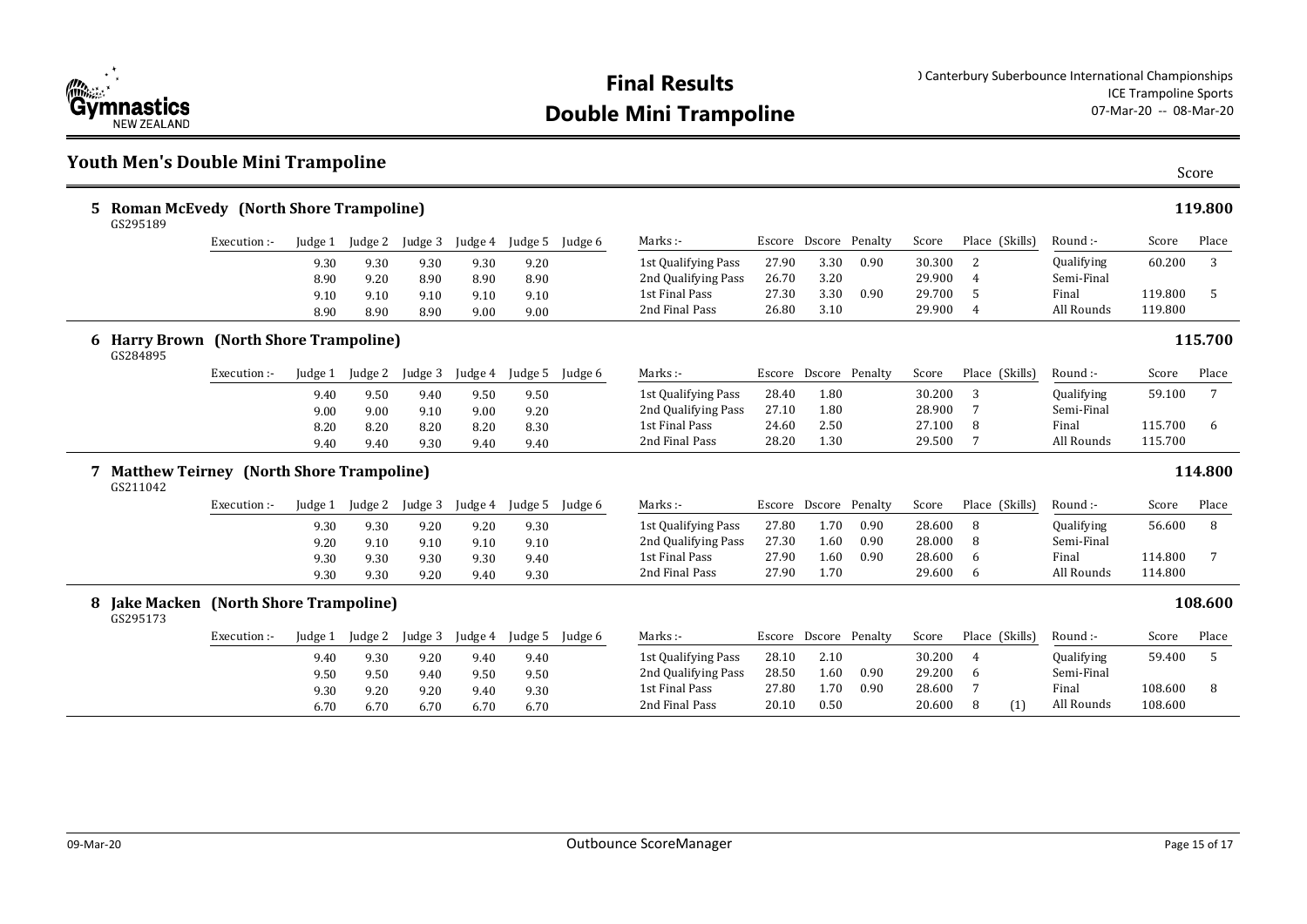

## **Youth Men's Double Mini Trampoline** Score

| <b>Uenuku Heaton McKoy (Hamilton City)</b><br>g.<br>GS266625 |              |        |                 |         |                 |                                                              |                      |                       |       | Withdrawn      |                                   |       | 0.000 |
|--------------------------------------------------------------|--------------|--------|-----------------|---------|-----------------|--------------------------------------------------------------|----------------------|-----------------------|-------|----------------|-----------------------------------|-------|-------|
|                                                              | Execution :- | udge 1 | Judge 2 Judge 3 | Judge 4 | Judge 5 Judge 6 | Marks :-                                                     |                      | Escore Dscore Penalty | Score | Place (Skills) | Round :-                          | Score | Place |
|                                                              |              |        |                 |         |                 | 1st Qualifying Pass<br>2nd Qualifying Pass<br>1st Final Pass | $0.00\,$<br>$0.00\,$ | 0.00<br>0.00          |       |                | Qualifying<br>Semi-Final<br>Final | 0.000 |       |
|                                                              |              |        |                 |         |                 | 2nd Final Pass                                               |                      |                       |       |                | All Rounds                        | 0.000 |       |

### **Judging Panels:**

| <b>Qualifying Round</b> |                            | Semi-Final Round | <b>Final Round</b>   |
|-------------------------|----------------------------|------------------|----------------------|
| Chair of Panel          | Jessica Thompson (Dunedin) |                  | Chair of Pane        |
| Execution Judge 1       | Janet Blind (North Shore)  |                  | <b>Execution</b> Juc |
| Execution Judge 2       | Veronique Manti (Dunedin)  |                  | <b>Execution</b> Juc |
| Execution Judge 3       | Vicki Humphreys (ICE)      |                  | <b>Execution</b> Juc |
| Execution Judge 4       | Carolyn Wallis (Hamilton)  |                  | <b>Execution</b> Juc |
| Execution Judge 5       | Kaye Hayes (CSG)           |                  | <b>Execution</b> Juc |
| Difficulty Judge        | Jodie Alley (North Shore)  |                  | Difficulty Jud       |
| Ass. Difficulty Judge   | Megan Merrick (Olympia)    |                  | Ass. Difficulty      |

#### Chair of Panel Jessica Thompson (Dunedin) Execution Judge 1 Janet Blind (North Shore) Execution Judge 2 Veronique Manti (Dunedin) Execution Judge 3 Vicki Humphreys (ICE) Execution Judge 4 Carolyn Wallis (Hamilton) Execution Judge 5 Kaye Hayes (CSG) Difficulty Judge Jodie Alley (North Shore)

# Ass. Difficulty Judge Megan Merrick (Olympia)